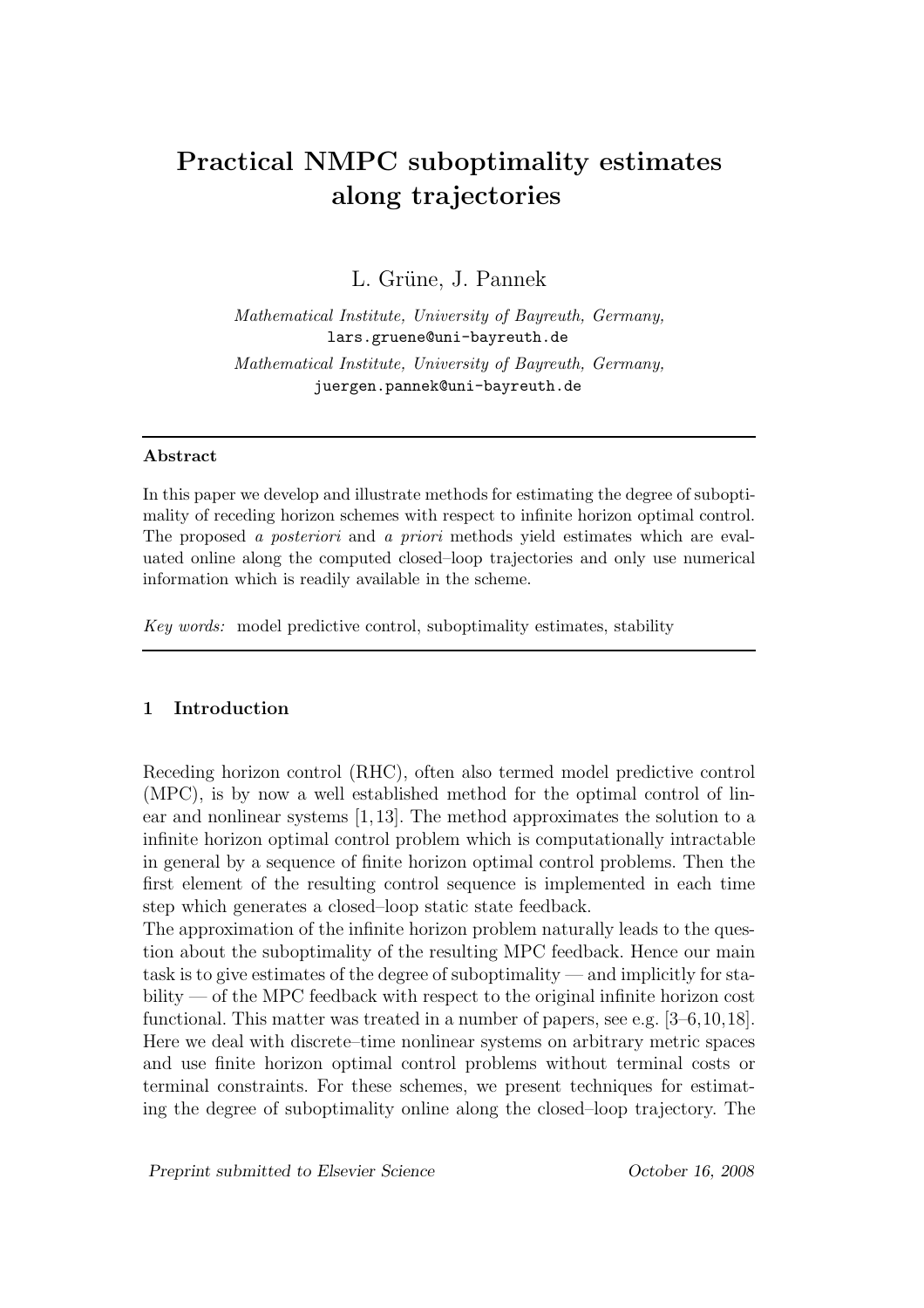techniques rely on the computation of a "characteristic value"  $\alpha$  at each time instant n along the closed–loop trajectory  $x(n)$  and the actual estimate can then be computed from the collection of all these  $\alpha$ -values. Like in [4] or [6], our approach is based on relaxed dynamic programming.

The motivation for this work is twofold: on the one hand, we expect trajectory based estimates to be less conservative than the global estimates derived, e.g., in [4], [6] or [18], because in these references the worst case over the whole state space is estimated while here we only use those points of the state space which are actually visited by the closed–loop trajectory. On the other hand, we expect that our trajectory based estimates can be used as a building block for MPC schemes in which the optimization horizon is tuned adaptively, similar to adaptive step size control in numerical schemes for differential equations. In this context, the computational cost for evaluating our estimates is a crucial point and this is where the two techniques we present differ. While the first estimation technique yields a sharper estimate, it can only be evaluated a *posteriori*, i.e., the value  $\alpha$  for time n can only be computed at time  $n+1$ . The second technique leads to a more conservative estimate of  $\alpha$  but is computable with smaller effort from values which are known at time n.

Moreover we present results for the case of practical stability and hence extend results from [4] which treat this problem globally by combining them with results from [7] for the non–practical case to relax the necessary conditions.

The paper is organized as follows. In Section 2 we describe the problem setup and give the basic relaxed dynamic programming inequality which leads to our first estimation method. In the following Section 3 we state our main theorem which leads to an alternative estimation method. In Section 4 we extend our main theorem to the case of practical suboptimality and illustrate both methods for these two cases by means of a numerical simulation in Section 5. The final Section 6 concludes the paper.

# 2 Problem formulation

Throughout this paper the nonlinear discrete–time system

$$
x(n + 1) = f(x(n), u(n)), \quad x(0) = x_0 \tag{1}
$$

with  $x(n) \in X$  and  $u(n) \in U$  for  $n \in \mathbb{N}$  will the basis of this analysis. Here the state space  $X$  is an arbitrary metric space and we denote the space of control sequences  $u : \mathbb{N}_0 \to U$  by  $\mathcal{U}$ .

Remark 1 Note that this in particular means that presented results also apply to the discrete–time dynamics induced by a sampled infinite dimensional system, cf. [6] for a numerical example and [9] for a continuous–time analysis of this setting.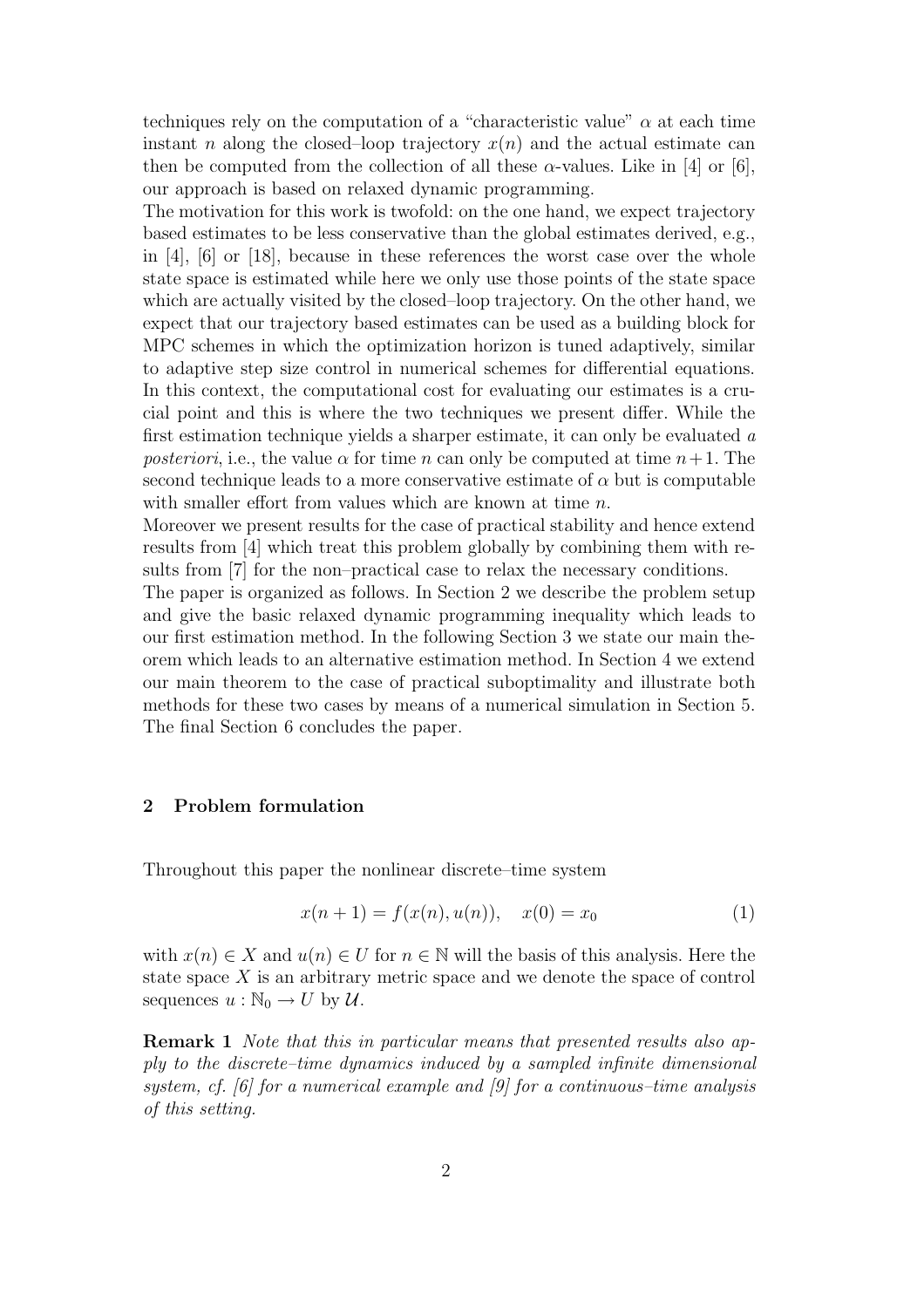For this control system we want to find a static state feedback  $u = \mu(x) \in U$ which minimizes the infinite horizon cost functional

$$
J_{\infty}(x_0, u) = \sum_{n=0}^{\infty} l(x_u(n), u(n))
$$
\n(2)

with stage cost  $l : X \times U \to \mathbb{R}_0^+$ . The optimal value function for this problem will be denoted by  $V_{\infty}(x_0) = \inf_{u \in \mathcal{U}} J_{\infty}(x_0, u)$ . Moreover one can prove optimality of a feedback law  $\mu$  via

$$
\mu(x(n)) := \arg\min_{u \in U} \{ V_{\infty}(x(n+1)) + l(x(n), u) \}
$$
\n(3)

using Bellman's optimality principle for a given optimal value function.

Remark 2 In order to simplify the presentation here and in the following we will assume that the minimum with respect to  $u \in U$  is attained.

Here we will use a receding horizon approach in order to avoid the problem of solving an infinite horizon optimal control problem which necessarily involves the solution of a Hamilton–Jacobi–Bellman equation. Doing this we replace the previously stated problem by a sequence of finite horizon optimal control problems. Therefore we minimize the truncated cost functional  $J_N(x_0, u) = \sum_{n=1}^{N-1}$  $\sum_{n=0}$   $l(x_u(n), u(n))$  and denote the associated optimal value function by  $V_N(x_0) = \min_{u \in \mathcal{U}} J_N(x_0, u)$ . Moreover we will use the abbreviation

$$
u_N(x_0, \cdot) = \arg\min_{u \in \mathcal{U}} J_N(x_0, u) \tag{4}
$$

for the minimizing open–loop control sequence of the reduced cost functional. This control gives us the open–loop solution

$$
x_{u_N}(n+1,x_0) = f(x_{u_N}(n,x_0), u_N(x_{u_N}(0,x_0),n)), \ n = 0, \ldots, N-1 \quad (5)
$$

to the initial value  $x_{u_N}(0, x_0) = x_0$  where  $u_N(x_0, n)$  represents the *n*-th control value within the open–loop control sequence.

In order to obtain an infinite control sequence from this setting we define a feedback law  $\mu_N$  by implementing only the first element of the optimal control sequence  $u_N$ . By Bellman's principle of optimality this feedback law  $\mu_N$  is given by

$$
\mu_N(x(n)) := \arg\min_{u \in U} \{ V_{N-1}(x(n+1)) + l(x(n), u) \}
$$
\n(6)

and we denote the corresponding closed–loop system by

$$
x(n + 1) = f(x(n), \mu_N(x(n))), \quad x(0) = x_0, \ n \in \mathbb{N}_0.
$$
 (7)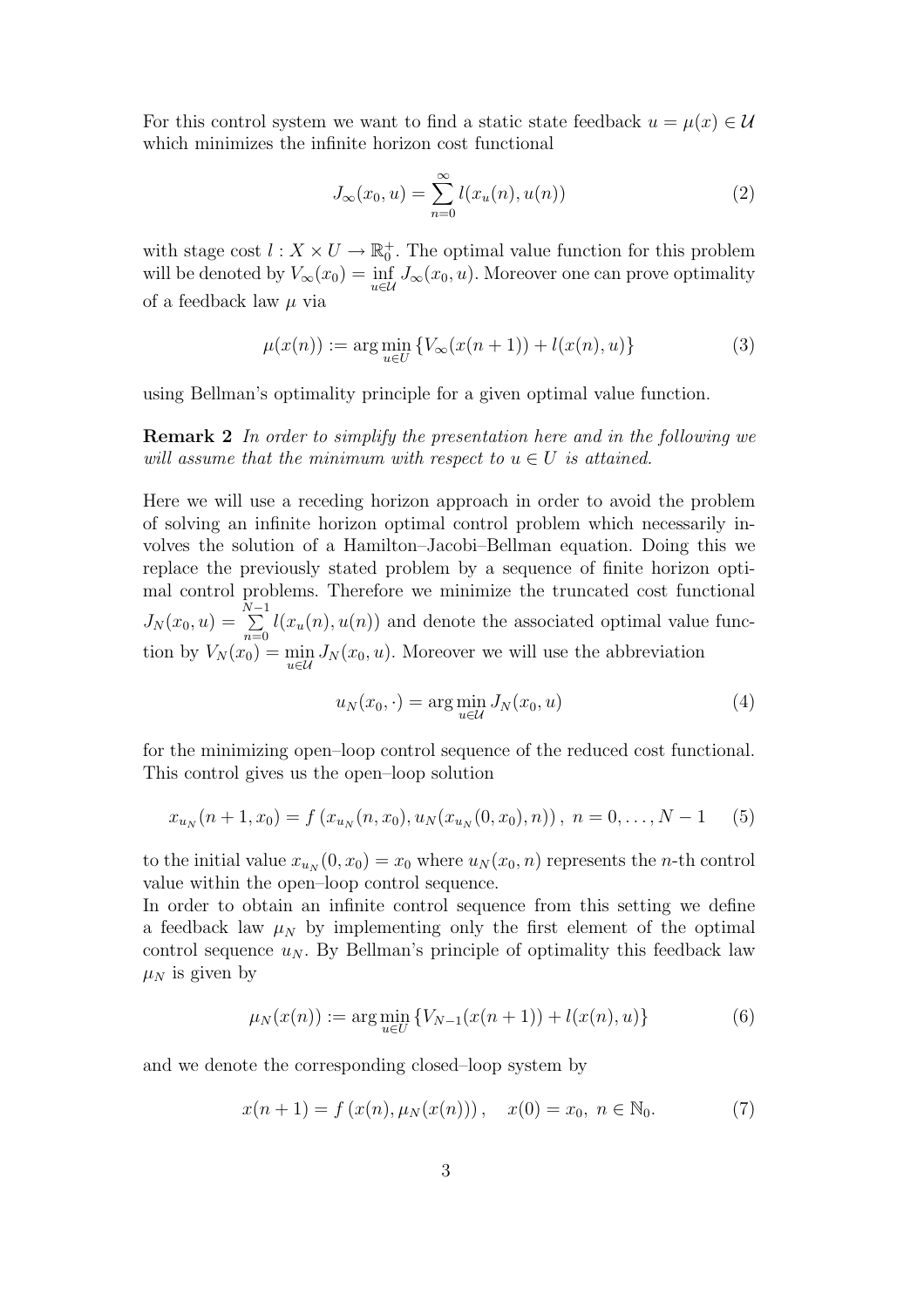In the literature this setup is usually called nonlinear model predictive control (NMPC) or receding horizon control (RHC). Note that the optimal value function on a finite horizon can also be expressed via these feedback laws via  $V_N(x_0) = \sum_{n=1}^{N-1}$  $\sum_{n=0} l(x_{\mu_N}(n), \mu_{N-n}(x_{\mu_N}(n))).$ 

The main idea of our task is to make this strategy to be real time applicable. Here our aim is to reduce the computational time necessary for computing (4) in every step of this NMPC setup and at the same time to be able to guarantee a certain degree of suboptimality of the solution  $(6)$ ,  $(7)$  compared to the infinite horizon solution (1), (3) with  $u(n) = \mu(x(n))$ .

To this end we define the infinite horizon cost corresponding to  $\mu<sub>N</sub>$  by

$$
V_{\infty}^{\mu_N}(x_0) := \sum_{n=0}^{\infty} l(x(n), \mu_N(x(n))) \tag{8}
$$

and develop upper bounds for this infinite horizon value, either in terms of the finite horizon optimal value function  $V_N$  or in terms of the infinite horizon optimal value function  $V_{\infty}$ . In particular, the latter will give us estimates about the degree of suboptimality of the controller  $\mu_N$  in the actual step of the NMPC process.

The main tool we are going to use for this purpose is a rather straightforward and easily proved "relaxed" version of the dynamic programming principle. Recently, this has been studied by Lincoln and Rantzer in [11, 17]. Here we want to use the estimate given in Proposition 2.2 of [4] but adapt it to hold only along trajectories (6), (7).

**Proposition 3** Consider a feedback law  $\mu_N : X \to U$  and its associated trajectory  $x(\cdot)$  according to (7) with initial value  $x(0) = x_0 \in X$ . If there exists a function  $V_N: X \to \mathbb{R}^+_0$  satisfying

$$
V_N(x(n)) \ge V_N(x(n+1)) + \alpha l(x(n), \mu_N(x(n)))
$$
\n(9)

for some  $\alpha \in [0,1]$  and all  $n \in \mathbb{N}_0$  then

$$
\alpha V_{\infty}(x(n)) \leq \alpha V_{\infty}^{\mu} (x(n)) \leq V_{\infty}(x(n))
$$

holds for all  $n \in \mathbb{N}_0$ .

**Proof.** The proof is similar to that of [17, Proposition 3] and [4, Proposition 2.2. Rearranging (9) and summing over n we obtain the upper bound

$$
\alpha \sum_{j=n}^{K-1} l(x(j), \mu_N(x(j)) \le V_N(x(n)) - V_N(x(K)) \le V_N(x(n)).
$$

Hence, taking  $K \to \infty$  gives us our assertion since the final inequality  $V_N \leq V_\infty$ is obvious.  $\Box$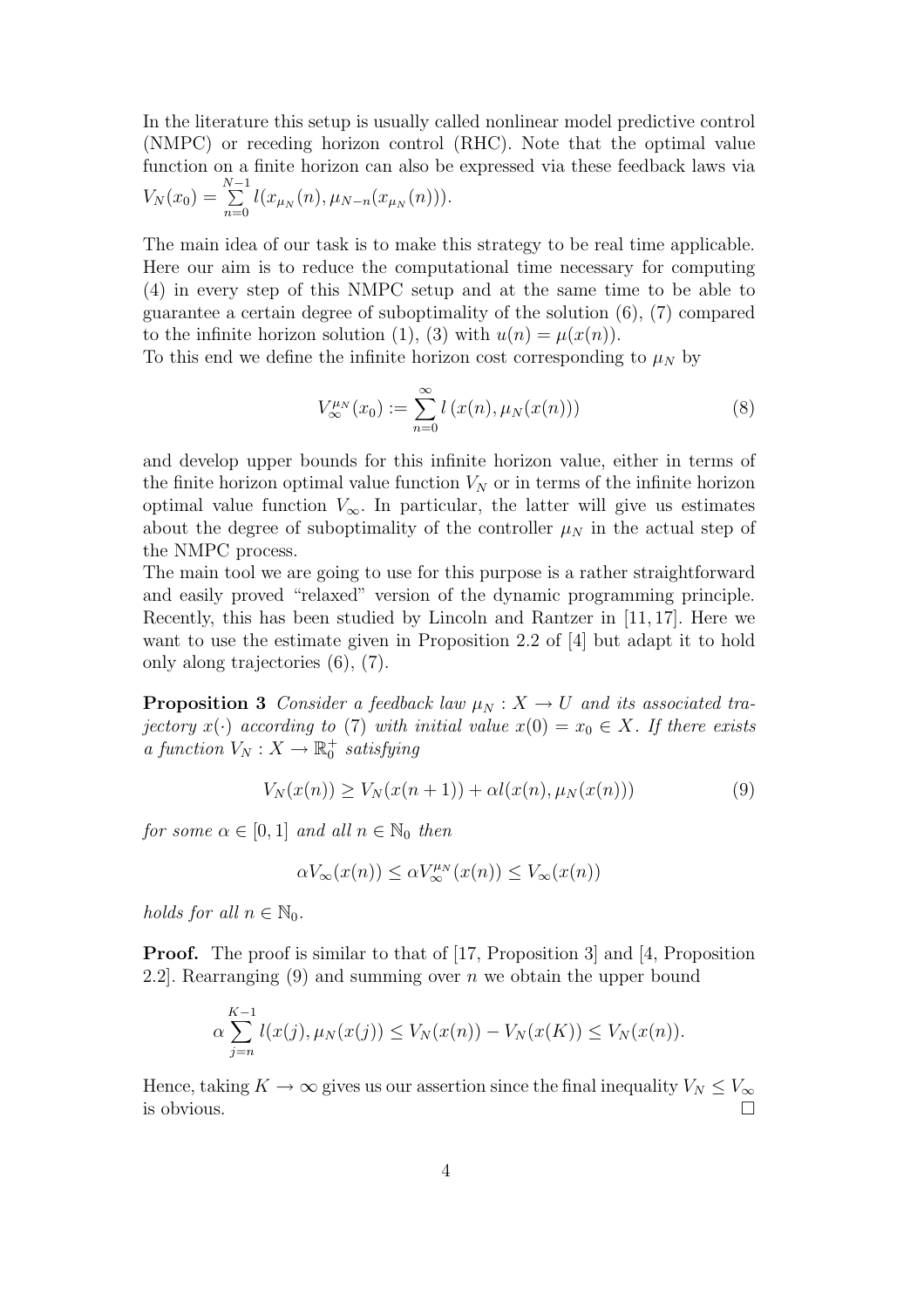Since all values in (9) are available at runtime  $\alpha$  can be easily computed online along the closed–loop trajectory and thus (9) yields a computationally feasible and numerically cheap way to estimate the degree of suboptimality of the trajectory. However, using (9), for the computation of  $\alpha$  for the state  $x(n)$  we need to know  $V_N(x(n+1))$ . In other words, (9) yields an a posteriori estimator, which is an obvious disadvantage if  $\alpha$  is to be used in order to determine a suitable horizon length  $N$  at time  $n$ . Hence, in the next section we present an alternative way in order to estimate  $\alpha$ .

#### 3 Suboptimality estimation

This section aims at reducing the amount of information necessary to give an estimate of the degree of suboptimality of the trajectory (6), (7) under consideration. Here we are interested in ignoring all future information which is to say we try to avoid the use of  $V_N(x(n + 1))$  in our calculations. Of course, this will in general yield a more conservative estimate.

Since we deal with NMPC schemes without terminal costs we can always use the observation  $V_M(x) \leq V_N(x) \leq V_\infty(x)$  for all  $M, N \in \mathbb{N}_0$  with  $M \leq N$ .

The following estimates are similar to certain results in [4], where, however, they were defined and used globally for all  $x \in X$ . In order to make those results computable without using a discretization of the state space X or analytical a priori information, here we formulate and prove alternative versions of these results which can be used along trajectories.

**Lemma 4** Consider  $N \in \mathbb{N}$ , a receding horizon feedback law  $\mu_N$  and its associated closed–loop solution  $x(\cdot)$  according to (7) with initial value  $x(0) = x_0$ . If

$$
V_N(x(n+1)) - V_{N-1}(x(n+1)) \le (1 - \alpha)l(x(n), \mu_N(x(n))) \tag{10}
$$

holds for some  $\alpha \in [0,1]$  and all  $n \in N$ , then  $V_N$  satisfies (9) and

$$
\alpha V_{\infty}(x(n)) \leq \alpha V_{\infty}^{\mu_N}(x(n)) \leq V_N(x(n)) \leq V_{\infty}(x(n))
$$

holds for all  $n \in \mathbb{N}_0$ .

**Proof.** Using the principle of optimality and (10) one can easily see that (9) holds and hence Proposition 3 guarantees the assertion. In order to shorten notation the following assumption contains the main in-

gredients for our results.

**Assumption 5** For a given  $N \in \mathbb{N}$ ,  $N \geq 2$  there exists  $\gamma > 0$  such that the inequalities

$$
V_2(x_{u_N}(N-2, x(n))) \le (\gamma + 1)V_1(x_{u_N}(N-2, x(n))) \tag{11}
$$
  
\n
$$
V_k(x_{u_N}(N-k, x(n))) \le (\gamma + 1)l(x_{u_N}(N-k, x(n)), \mu_k(x_{u_N}(N-k, x(n))))(12)
$$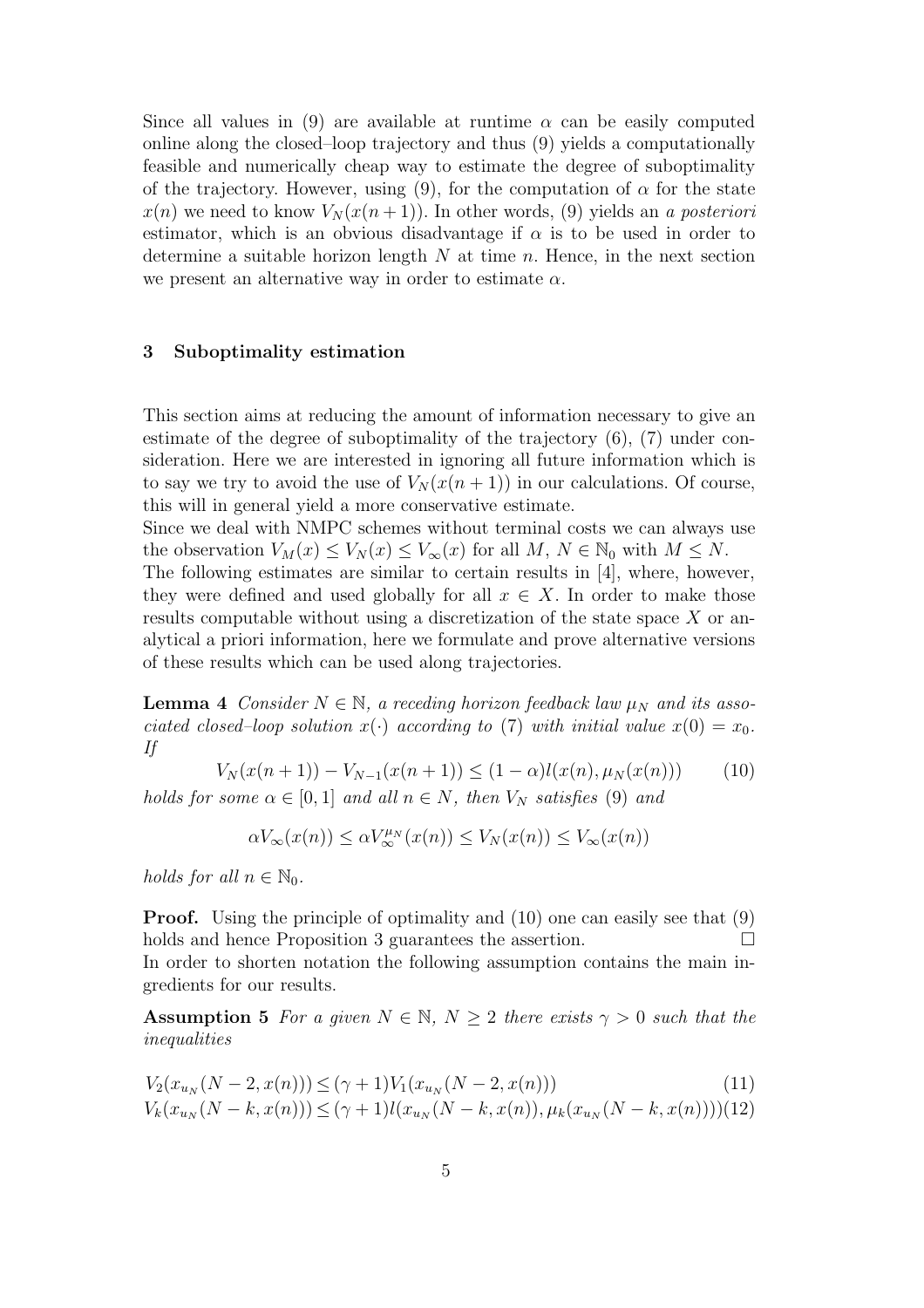hold for all  $k \in \{3, ..., N\}$  and all  $n \in \mathbb{N}_0$  where the open-loop solution  $x_{u_N}(j, x(n))$  is given by (5).

We would like to point out that  $x(\cdot)$  in Assumption 5 is the closed–loop trajectory which is the outcome of the NMPC algorithm, i.e. equations (6) and (7). In contrast to that  $x_{u_N}(\cdot, x(\cdot))$  represents the open-loop solutions coming from (4) and (5) which are also known in every single step of this algorithm. Note that those two values are not identical in general.

**Proposition 6** Consider  $N \geq 2$  and assume that Assumption 5 holds for this N. Then

$$
\frac{(\gamma+1)^{N-2}}{(\gamma+1)^{N-2} + \gamma^{N-1}} V_N(x(n)) \leq V_{N-1}(x(n))
$$

holds for all  $n \in \mathbb{N}_0$ .

**Proof.** In the following we use the abbreviation  $x_{u_N}(j) := x_{u_N}(j, x(n)),$  $j = 0, \ldots, N$ , since all our calculations using the open-loop trajectory defined by (4), (5) refer to the fixed initial value  $x(n)$ .

Set  $\tilde{n} := N - k$ . Using the principle of optimality and Assumption 5 we obtain

$$
V_{k-1}(f(x_{u_N}(\tilde{n}), \mu_k(x_{u_N}(\tilde{n})))) \le \gamma l(x_{u_N}(\tilde{n}), \mu_k(x_{u_N}(\tilde{n})))
$$
\n(13)

for all  $k \in \{3, \ldots, N\}$  and all  $n \in \mathbb{N}$ .

Now we will prove the main assertion  $\eta_k V_k(x_{u_N}(\tilde{n})) \leq V_{k-1}(x_{u_N}(\tilde{n}))$  by induction over  $k = 2, \ldots, N$ . For notational reason we will use the abbreviation  $\eta_k = \frac{(\gamma+1)^{k-2}}{(\gamma+1)^{k-2}+\gamma}$  $\frac{(\gamma+1)^{n-2}}{(\gamma+1)^{k-2}+\gamma^{k-1}}$ . By choosing  $x_{u_N}(0) = x(n)$  with n being arbitrary but fixed we obtain

$$
V_2(x_{u_N}(N-2)) \le (\gamma + 1)V_1(x_{u_N}(N-2)) = \frac{1}{\eta_2}V_1(x_{u_N}(N-2)).
$$

For the induction step  $k \to k+1$  the following holds using the induction assumption

$$
V_k(x_{u_N}(\tilde{n})) = V_{k-1}(f(x_{u_N}(\tilde{n}), \mu_k(x_{u_N}(\tilde{n})))) + l(x_{u_N}(\tilde{n}), \mu_k(x_{u_N}(\tilde{n})))
$$
  
\n
$$
\geq \eta_k \left(1 + \frac{1 - \eta_k}{\gamma + \eta_k}\right) V_k(f(x_{u_N}(\tilde{n}), \mu_k(x_{u_N}(\tilde{n}))))
$$
  
\n
$$
+ \left(1 - \gamma \frac{1 - \eta_k}{\gamma + \eta_k}\right) l(x_{u_N}(\tilde{n}), \mu_k(x_{u_N}(\tilde{n})))
$$

and hence  $V_k(x_{u_N}(\tilde{n})) \geq \eta_k \frac{\gamma+1}{\gamma+n_k}$  $\frac{\gamma+1}{\gamma+\eta_k}V_{k+1}(x_{u_N}(\tilde{n}))$  with

$$
\eta_k \frac{\gamma+1}{\gamma+\eta_k} = \frac{(\gamma+1)^{k-2}}{(\gamma+1)^{k-2} + \gamma^{k-1}} \frac{\gamma+1}{\gamma + \frac{(\gamma+1)^{k-2}}{(\gamma+1)^{k-2} + \gamma^{k-1}}} = \frac{(\gamma+1)^{k-1}}{(\gamma+1)^{k-1} + \gamma^k} = \eta_{k+1}.
$$

If we choose  $k = N$  then we get  $\tilde{n} = 0$ . Inserting this in our induction result we can use  $x_{u_N}(0) = x_{u_N}(0, x(n)) = x(n)$  and our assertion holds. Using this technical construction we can now state our first main result: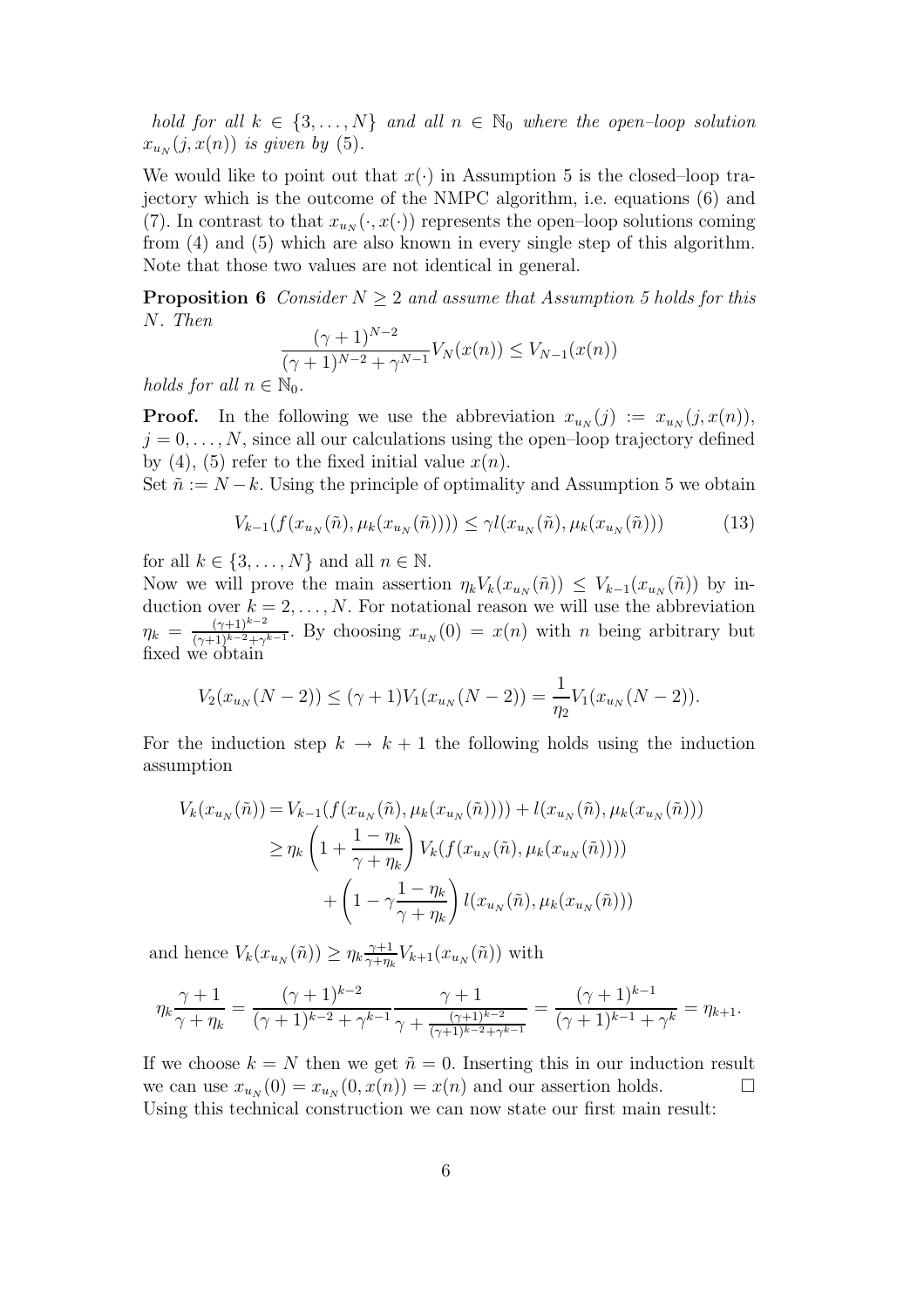**Theorem 7** Consider  $\gamma > 0$  and  $N \in \mathbb{N}$ ,  $N \ge 2$  such that  $(\gamma + 1)^{N-2} > \gamma^N$ holds. If Assumption 5 is fulfilled for these  $\gamma$  and N, then the estimate

$$
\alpha V_{\infty}^{\mu} (x(n)) \le V_N(x(n)) \le V_{\infty}(x(n)) \quad \text{with} \quad \alpha = \frac{(\gamma + 1)^{N-2} - \gamma^N}{(\gamma + 1)^{N-2}} \tag{14}
$$

holds for all  $n \in \mathbb{N}$ .

**Proof.** Considering Proposition 6 and  $j = n - 1$  we obtain

$$
V_N(x(j+1)) - V_{N-1}(x(j+1)) \le \frac{\gamma^N}{(\gamma+1)^{N-2}} l(x(j), \mu_N(x(j))).
$$

where we used the definition of the open-loop solution from (5) with  $x_0 =$  $x(j)$  similar to the proof of Proposition 6 and (13) with  $k = N$ . Hence the assumptions of Lemma 4 are fulfilled with

$$
\alpha = 1 - \frac{\gamma^N}{(\gamma + 1)^{N-2}} = \frac{(\gamma + 1)^{N-2} - \gamma^N}{(\gamma + 1)^{N-2}} \tag{15}
$$

and the assertion holds.  $\Box$ 

Theorem 7 immediately leads to our second suboptimality estimate: at each time instant *n* we can compute  $\gamma$  from the inequalities (11) and (12) (cf. Remark 12) and then compute  $\alpha$  according to (14). Furthermore, if l is independent of  $u$  (as in our numerical example) then the control value is not needed at all and thus  $\gamma$  can be computed only from the data available at time n. In either case we obtain an a priori estimate which is available before the current step is actually carried out.

Remark 8 Intuitively, this result states that if the instantaneous running cost contains sufficient information about the optimal value function, then the resulting controller will be suboptimal. Here we can say that  $V_N$  and l contain "sufficient" information if we obtain  $\alpha > 0$  from Proposition 3 by using (15) and there exists  $a \gamma > 0$  such that the inequalities (11) and (12) hold.

Now our aim is to weaken our previous relation between  $\alpha$  and  $\gamma$ . To this end one can see from the proof of Proposition 6 that we need (11) to establish the induction anker only. This leads to the following relaxation of Assumption 5:

**Assumption 9** For a given N,  $N_0 \in \mathbb{N}$ ,  $N \ge N_0 \ge 2$  there exists  $\gamma > 0$  such that the inequalities

$$
\frac{V_{N_0}(x_{u_N}(N - N_0, x(n)))}{\gamma + 1} \leq \max_{j=2,\dots,N_0} l(x_{u_N}(N - j, x(n)), \mu_{j-1}(x_{u_N}(N - j, x(n))))
$$
  

$$
\frac{V_k(x_{u_N}(N - k, x(n)))}{\gamma + 1} \leq l(x_{u_N}(N - k, x(n)), \mu_k(x_{u_N}(N - k, x(n))))
$$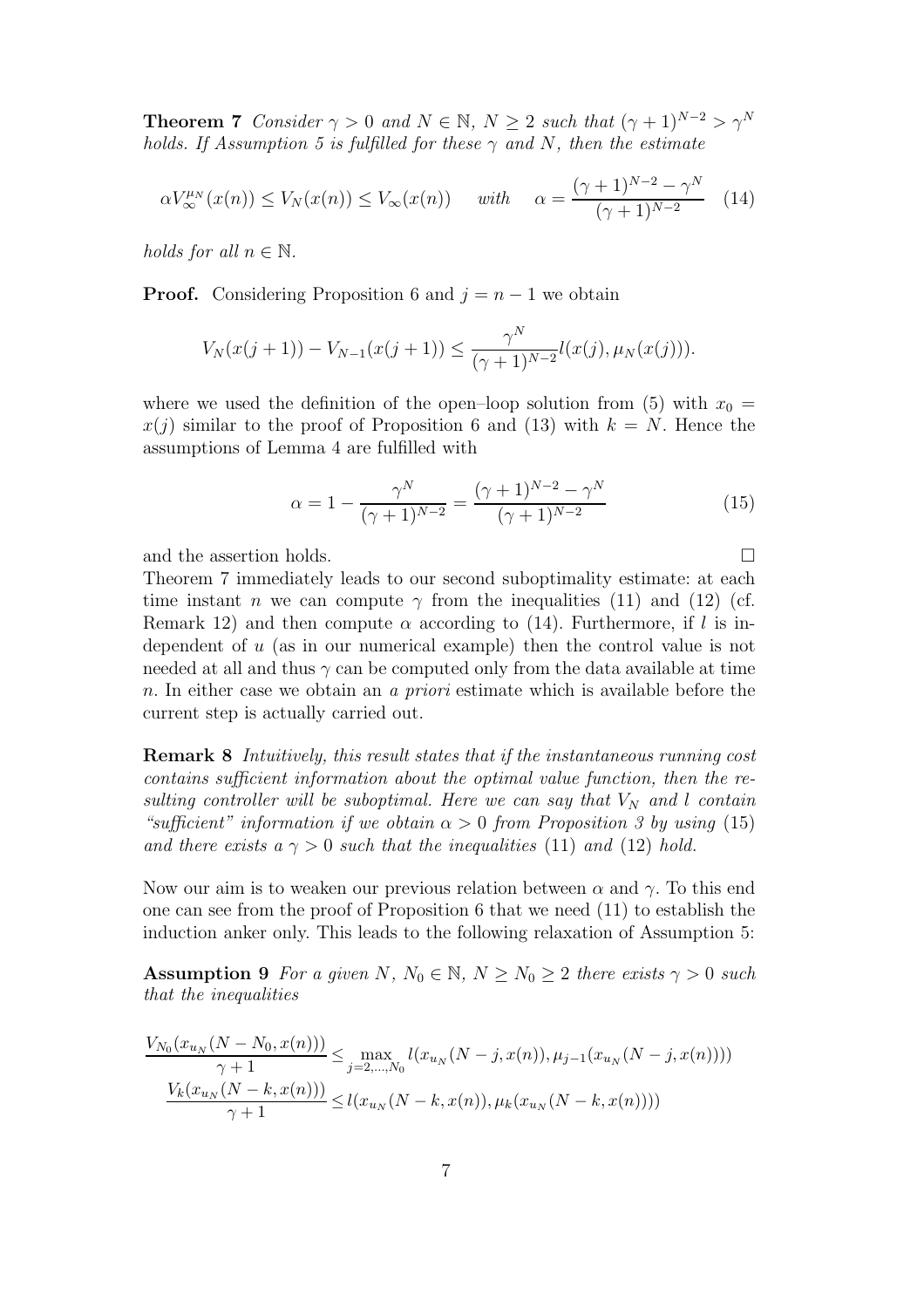hold for all  $k \in \{N_0+1,\ldots,N\}$  and all  $n \in \mathbb{N}_0$  where the open-loop solution  $x_{u_N}(j, x(n))$  is given by (5).

Using these relaxed conditions we can reformulate Propostion 6:

**Proposition 10** Consider  $N \geq N_0 \geq 2$  and assume that Assummption 9 holds for these constants. Then

$$
\frac{(\gamma+1)^{N-N_0}}{(\gamma+1)^{N-N_0} + \gamma^{N-N_0+1}} V_N(x(n)) \leq V_{N-1}(x(n))
$$

holds for all  $n \in \mathbb{N}_0$ .

**Proof.** According to the changes in our assumptions we only have to show that the induction anker in the proof of Proposition 6 holds true, i.e.  $k = N_0$ . We define  $\eta_k = \frac{(\gamma+1)^{k-N_0}}{(\gamma+1)^{k-N_0}+\gamma^{k-1}}$  $\frac{(\gamma+1)^{k-N_0}}{(\gamma+1)^{k-N_0}+\gamma^{k-N_0+1}}$  and obtain the induction anker via

$$
V_{N_0}(x_{u_N}(N - N_0)) \le (\gamma + 1) \max_{j=2,\dots,N_0} l(x_{u_N}(N - j), \mu_{j-1}(x_{u_N}(N - j)))
$$
  

$$
\le (\gamma + 1) \sum_{j=2}^{N_0} l(x_{u_N}(N - j), \mu_{j-1}(x_{u_N}(N - j)))
$$
  

$$
= \frac{1}{\eta_{N_0}} V_{N_0 - 1}(x_{u_N}(N - N_0)).
$$

 $\Box$ 

Using this proposition it is easy to prove

**Theorem 11** Consider  $\gamma > 0$  and N,  $N_0 \in \mathbb{N}$ ,  $N \geq N_0$  such that  $(\gamma +$  $1)^{N-N_0} > \gamma^{N-N_0+2}$  holds. If Assumption 9 is fulfilled for these  $\gamma$ , N and  $N_0$ , then the estimate

$$
\alpha V_{\infty}^{\mu} (x(n)) \le V_N(x(n)) \le V_{\infty}(x(n)) \quad \text{with} \quad \alpha = \frac{(\gamma + 1)^{N - N_0} - \gamma^{N - N_0 + 2}}{(\gamma + 1)^{N - N_0}}
$$

holds for all  $n \in \mathbb{N}$ .

**Proof.** Since the proof is identical to the proof of Theorem 7 now using Proposition 10 we omit it here.

**Remark 12** (i) Assumption 9 generalizes Assumption 5 and  $\begin{bmatrix} 4 \\ 4 \end{bmatrix}$ , Assumption 4.6] in which  $N_0 = 2$  was used. In the numerical example, below, we will see that a judicious choice of  $N_0$  can considerably improve our estimates.

(ii) The only data which is not immediately available is the control value  $\mu_{j-1}(x_{u_N}(N-j,x(n)))$  in Assumption 9 which needs to be determined by solving an additional optimal control problem with horizon  $j - 1 \le N_0 - 1$ . Since typically  $N_0$  is considerably smaller than N, this can be done with much less effort than computing  $V_N(x(n + 1))$ . Furthermore, this control value is not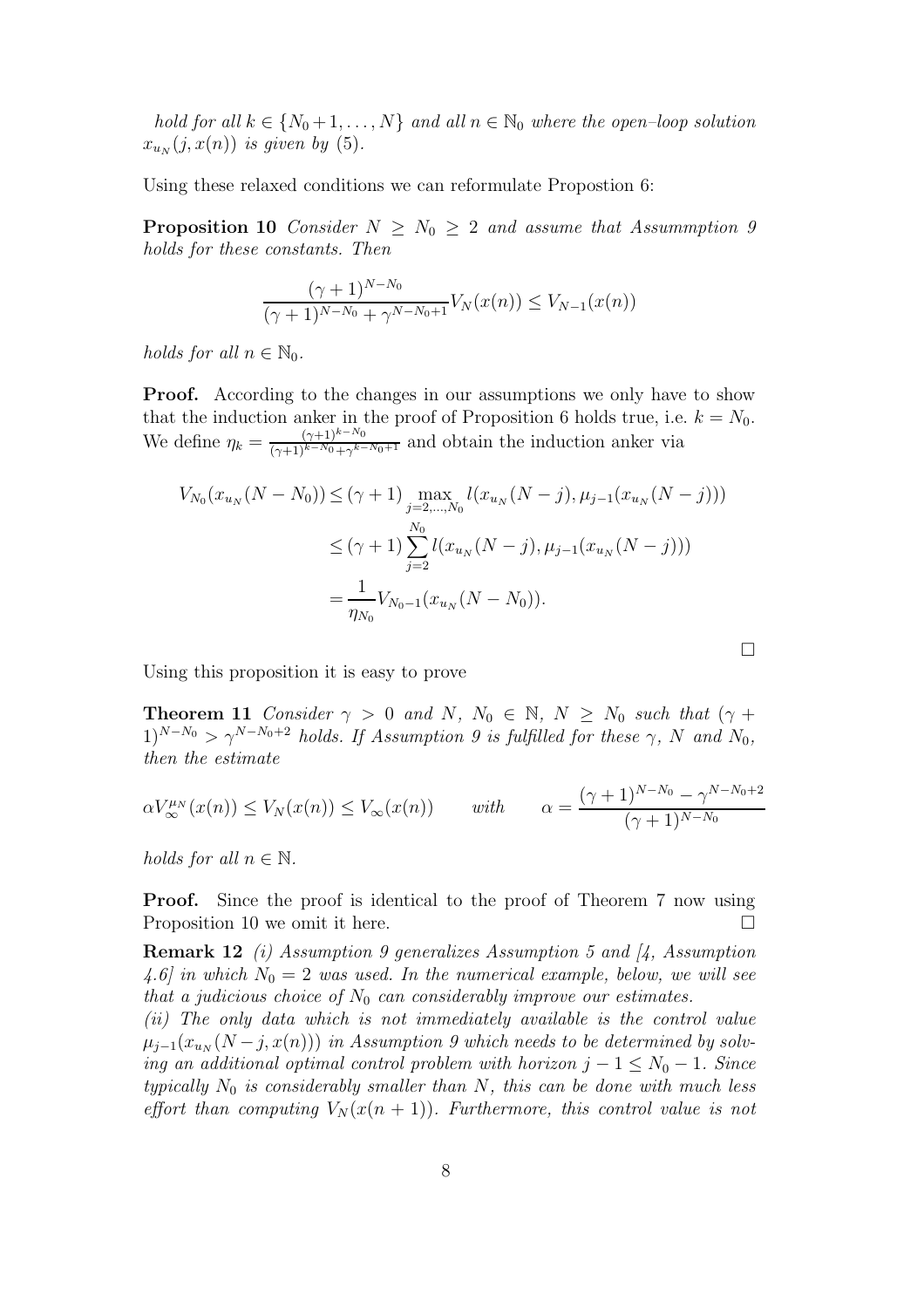needed at all if l does not depend on u as in our numerical example in Section 5.

Remark 13 (i) Another way of numerically computing suboptimality estimates was presented in [18] for linear finite dimensional system. The main difference to our approach is that the condition in [18] has to be verified by computing numerical approximations to the optimal value functions, which is feasible only for low dimensional linear systems but infeasible in our nonlinear setting on arbitrary metric spaces.

(ii) Asymptotic stability can be concluded from our suboptimality results if  $\alpha > 0$  and the running cost l is positive definite, for details see [6]. Furthermore our results can be extended to practical optimality and stability similar to  $\frac{1}{4}$ .



Using the relationship between  $\alpha$  and the tupel  $(\gamma, N)$  from Theorem 11 for fixed  $N_0$  we can see from the figure on the left which combinations of N and  $\gamma$  values actually guarantee stability and a certain degree of suboptimality.

Moreover one observes that in order to be stable, i.e.  $\alpha \geq 0$ , we need

$$
N \ge N_0 + \frac{2\ln(\gamma)}{\ln(\gamma + 1) - \ln(\gamma)} =: h(\gamma, N_0)
$$

Figure 1. Relationship between  $\alpha$  and  $(\gamma, N)$ for  $N_0 = 2$ 

to hold. Note that

$$
h'(\gamma, N_0) = \frac{2\gamma \ln(\gamma + 1) - 2\gamma \ln(\gamma) + 2\ln(\gamma + 1)}{(\gamma + 1)\gamma(-\ln(\gamma + 1) + \ln(\gamma))^2}
$$

is independent of  $N_0$ . Hence, since for all  $x \geq \overline{x} \approx 0.01$  we obtain  $h'(x, N_0) > 1$ for fixed  $N_0 \in [2, N]$ , we can use the positive definiteness and strict monotonicity of  $h'(\cdot, N_0)$  to conclude that  $h(\cdot)$  grows unboundedly and stronger than linear. Additionally we obtain that  $N$  grows less than quadratic since for  $\overline{x} \approx 5.7$  we have  $h'(x) < x$  for all  $x \geq \overline{x}$ .

## 4 Practical Optimality

In general, one cannot expect that the conditions presented in the section 3 hold in practice. This is due to the fact that in many cases the discrete–time system (1) is obtained from a discretization of a continuous–time system, e.g. sampling with zero order hold, see [15,16]. Hence, even if the continuous–time system is controllable to a fixed point  $x^*$ , it is likely that the corresponding sampled–data system is only practically stabilizable at  $x^*$ . In addition, numerical errors in the optimization algorithm may become predominant in a small neighborhood of  $x^*$ .

One way to adapt results from Theorem 7 and 11 could be to modify the stage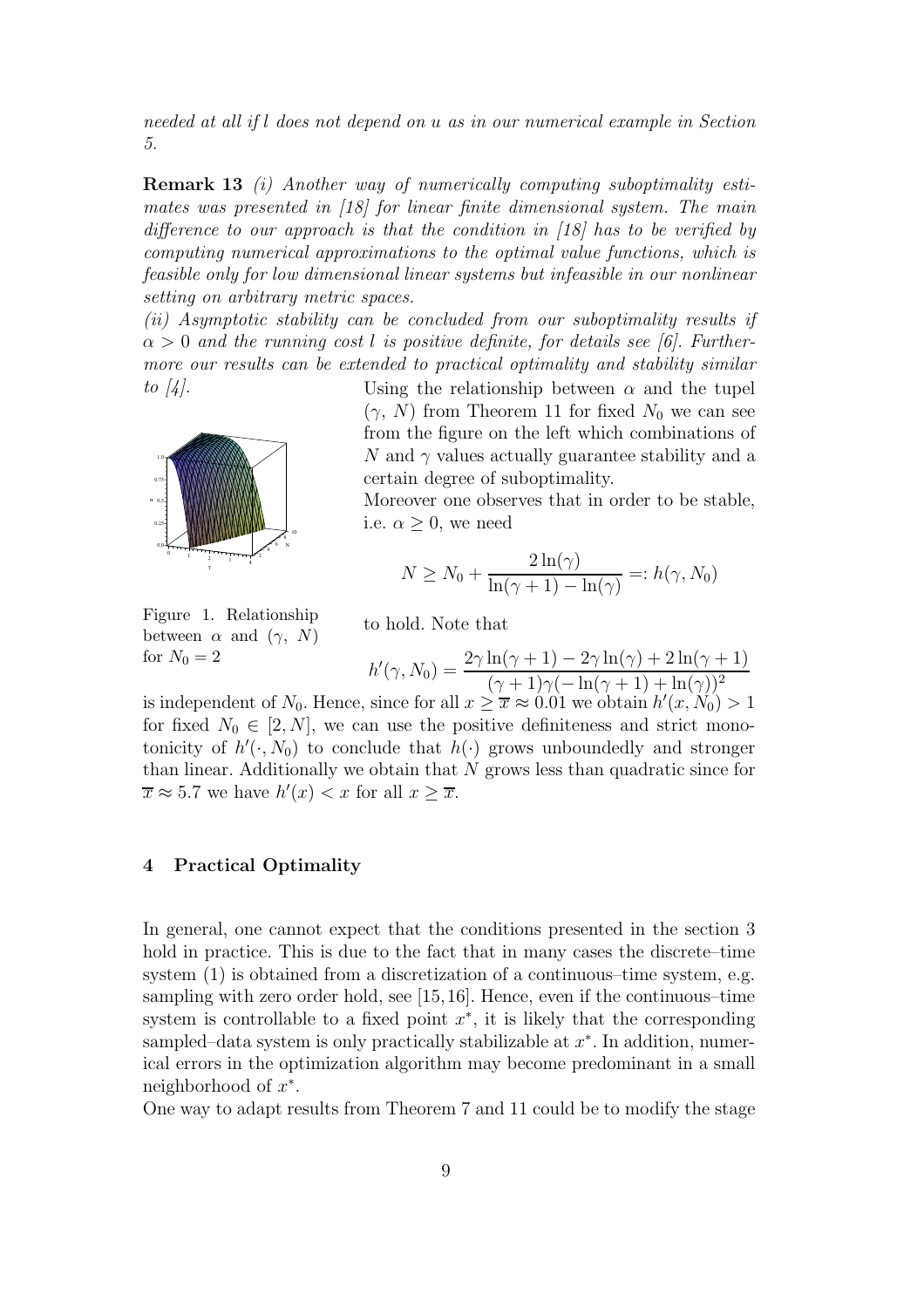cost l to be positive definite with respect to a forward invariant stabilizable neighborhood  $\mathcal N$  of  $x^*$ . However, the computation of  $\mathcal N$  and hence the design of l may be difficult if not impossible.

Still, even with the original  $l$  and in the presence of sampling and numerical errors one would expect a receding horizon controller to practically stabilize the system, i.e., to drive the system towards a small neighborhood of  $x^*$ , see also [8]. Hence, an intuitive idea is to "virtually" cut off and shift the running cost. Note that we still solve the original optimal control problem but that we interpret the resulting trajectory and control values using a modified cost function.

**Proposition 14** Consider a feedback law  $\mu_N : X \to U$  and its associated closed–loop trajectory  $x(\cdot)$  according to (7). Assume there exists a function  $V_N: X \to \mathbb{R}^+_0$  satisfying the inequality

$$
V_N(x(n)) \ge V_N(x(n+1)) + \min \{ \alpha \left( l(x(n), \mu_N(x(n))) - \varepsilon \right), l(x(n), \mu_N(x(n))) - \varepsilon \} \tag{16}
$$

for some  $\alpha \in [0,1]$ , some  $\varepsilon > 0$  and all  $n \in \mathbb{N}_0$ . Consider a discrete time interval  $I := \{n_1, \ldots, n_2\}$ . Let  $n_1, n_2 \in \mathbb{N}$ ,  $n_1 < n_2$ , for which the inequality  $l(x(n), \mu_N(x(n))) \geq \varepsilon$  holds for all  $n \in I$  and set  $\sigma := V_N(x(n_2 + 1))$ . Then, for the modified stage cost

$$
\overline{l}(x(n), \mu_N(x(n))) = \max\left\{l(x(n), \mu_N(x(n))) - \varepsilon, 0\right\},\tag{17}
$$

and the corresponding functional  $\overline{V}_{I}^{\mu_{N}}$  $I_I^{\mu_N}(x(n)) = \sum_{j=n}^{n_2} \bar{l}(x(j), \mu_N(x(j)))$  using the controller  $\mu_N$  the estimate

$$
\alpha \overline{V}_I^{\mu_N}(x(n)) \le V_N(x(n)) - \sigma \le V_\infty(x(n)) - \sigma \tag{18}
$$

holds for all  $n \in I$ .

**Proof.** From the definition of  $\overline{l}$  and I we obtain

$$
\alpha \overline{l}(x(n), \mu_N(x(n))) = \max \{ \alpha (l(x(n), \mu_N(x(n))) - \varepsilon), 0 \}
$$
  
\n
$$
\leq V_N(x(n)) - V_N(x(n+1)),
$$

for  $n \in I$ . Thus, summing over n gives us

$$
\alpha \overline{V}_I^{\mu_N}(x(n)) = \alpha \sum_{j=n}^{n_2} \overline{l}(x(j), \mu_N(x(j))) \le V_N(x(n)) - \sigma,
$$

which implies the assertion since  $V_N \leq V_\infty$  is obvious.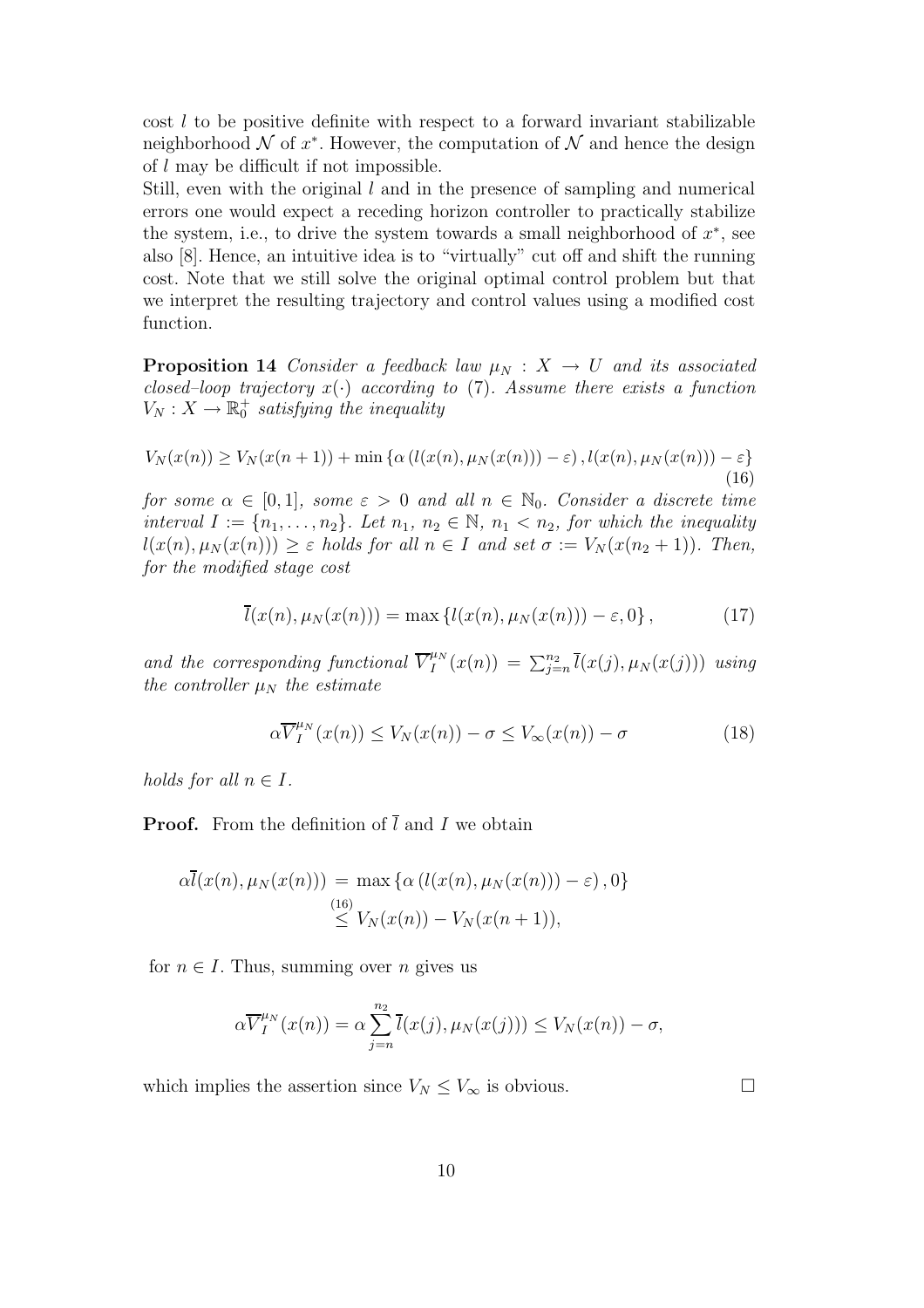

If (16) is satisfied, then inequality (18) is true for all subintervals  $I = \{n_1, \ldots, n_2\}$  of  $\mathbb{N}_0$ on which  $l(x(n), \mu_N(x(n))) \geq \varepsilon$ holds, implying that on  $I$  the corresponding trajectory behaves "almost" like an infinite horizon optimal one. In particular,  $x(n)$ approaches  $x^*$  and thus the sequence of l-values will repeatedly

Figure 2. Illustration of Proposition 14

(possibly infinitely often) enter and leave the set  $[0, \varepsilon]$ , cf. Figure 2, in which the arrows at the bottom indicate the intervals on which the trajectory is approximately optimal. When leaving  $[0, \varepsilon]$  the possible growth of  $V_N$  is bounded by  $\varepsilon$  due to (16). Thus, once  $l(x(n), \mu_N(x(n)))$  has entered  $[0, \varepsilon]$  for the first time, the system will remain in a neighborhood of  $x^*$  defined by a sublevel set of  $V_N$  whose precise shape, however, cannot be easily determined a priori, see also [4, Remark 5.2 and Example 5.10].

Similar to Lemma 4 we can use the following observation:

**Lemma 15** Consider  $N \in \mathbb{N}$ , a receding horizon feedback law  $\mu_N$  and its associated closed–loop solution  $x(\cdot)$  according to (7) with initial value  $x(0)$  =  $x_0$ . If

$$
V_N(x(n+1)) - V_{N-1}(x(n+1)) \le \max\left\{(1-\alpha)l(x(n), \mu_N(x(n))) + \alpha \varepsilon, \varepsilon\right\} \tag{19}
$$

holds for some  $\alpha \in [0,1]$ , some  $\varepsilon > 0$  and all  $n \in [0,n_0] \subset \mathbb{N}_0$ , then

$$
\alpha \overline{V}_I^{\mu_N}(x(n)) \leq V_N(x(n)) - \sigma
$$

holds for all  $n \in [0, n_0]$ .

**Proof.** Using the principle of optimality and (19) we obtain

$$
V_N(x(n)) \ge l(x(n), \mu_N(x(n))) + V_N(x(n+1))
$$
  
- max { $(1 - \alpha)l(x(n), \mu_N(x(n))) - \alpha \varepsilon, \varepsilon$ }  
= min{ $\alpha$  ( $l(x(n), \mu_N(x(n))) - \varepsilon$ ),  $l(x(n), \mu_N(x(n))) - \varepsilon$ }  
+ $V_N(x(n+1)).$ 

Hence (16) holds and Proposition 14 guarantees the assertion.  $\Box$ Similar to the non–practical case we can now state sufficient conditions which will later on be used to guarantee our practical suboptimality estimate.

**Assumption 16** For a given  $N \in \mathbb{N}$ ,  $N \geq 2$  there exist  $\gamma$ ,  $\varepsilon > 0$  such that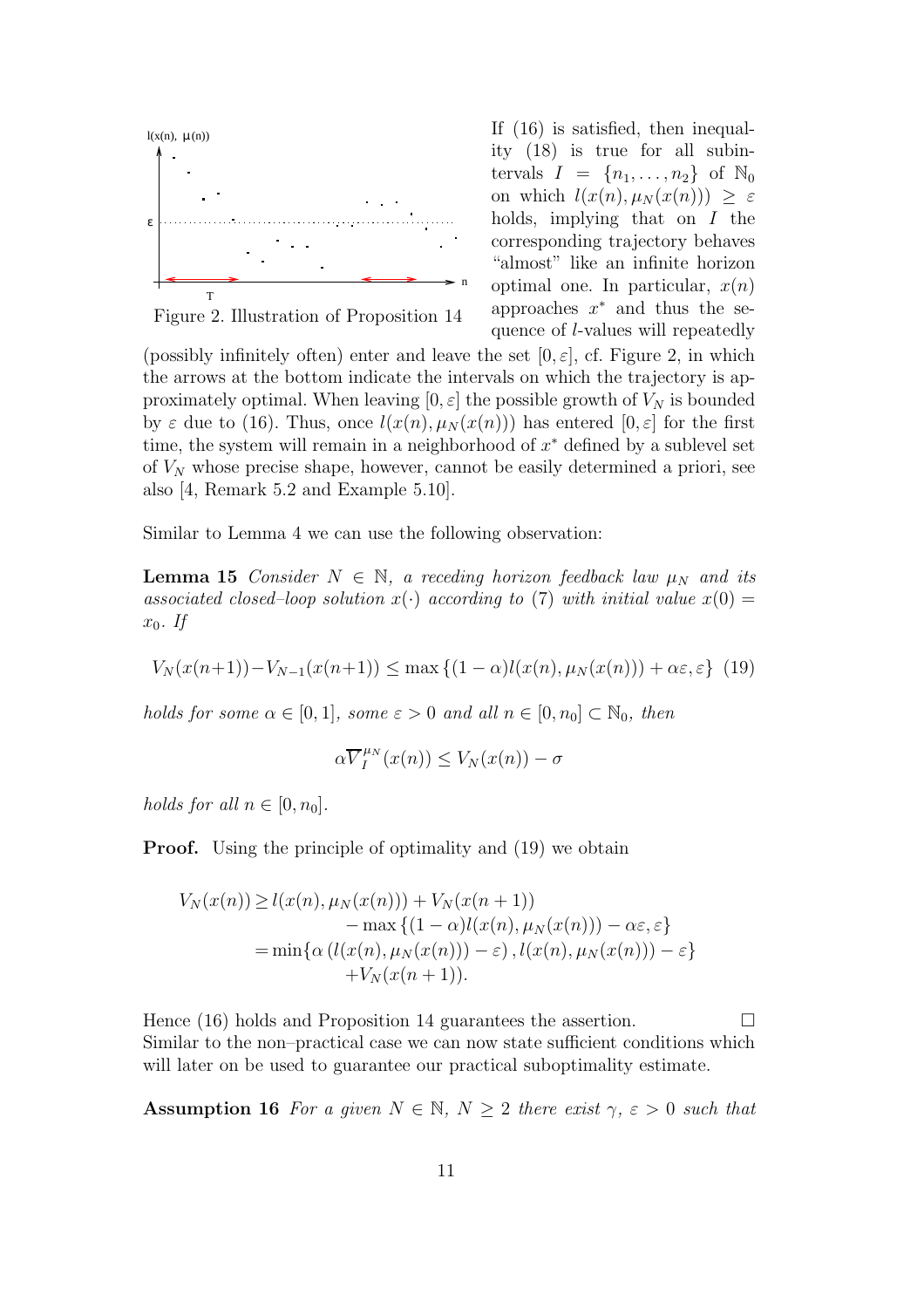the inequalities

$$
V_2(x_{u_N}(N-2)) \le \max\{(\gamma+1)V_1(x_{u_N}(N-2)) + (1-\gamma)\varepsilon, V_1(x_{u_N}(N-2)) + \varepsilon\}
$$
 (20)  

$$
V_k(x_{u_N}(N-k)) \le \max\{l(x_{u_N}(N-k), \mu_k(x_{u_N}(N-k))) + (k-1)\varepsilon, (\gamma+1)l(x_{u_N}(N-k), \mu_k(x_{u_N}(N-k)) + (k-\gamma-1)\varepsilon\}
$$
 (21)

hold for all  $k \in \{3, ..., N\}$  and all  $n \in [0, n_0] \subset \mathbb{N}_0$  using the abbreviation  $x_{u_N}(j) := x_{u_N}(j, x(n))$  for the open-loop solution given by (5).

**Proposition 17** Consider  $N \in \mathbb{N}$  and assume that Assumption 16 holds for this N. Then

$$
\min \left\{ \frac{(\gamma + 1)^{N-2}}{(\gamma + 1)^{N-2} + \gamma^{N-1}} \left( V_N(x(n)) - N\varepsilon \right), V_N(x(n)) - N\varepsilon \right\}
$$
  
\$\leq V\_{N-1}(x(n)) - (N-1)\varepsilon\$

holds for all  $n \in [0, n_0] \subset \mathbb{N}_0$ .

Proof. In order to prove the assertion we show that given Assumption 16 for  $V_k, k = 2, \ldots, N$ , Assumption 5 holds for are modified optimal value function  $V_k$  and hence Proposition 6 will guarantee our assertion.

By considering the stage cost  $\tilde{l}(x, u) := l(x, u) - \varepsilon$  which gives us  $V_k(x) =$  $V_k(x) - k\varepsilon$  for arbitrary x and u we can use the same proof as for Proposition 6. Note that  $\tilde{l}$  and  $V_k(x)$  may become negative. Still the induction holds since we do not have to assume those terms to be nonnegative in this construction. Hence, we have shown that (11), (12) hold for either  $\gamma = 0$  or  $\gamma$  from Assumption 16 for  $V_k$  and  $\tilde{l}$  and we can conclude

$$
\min\{\eta_k \tilde{V}_k(x_{u_N}(N-k)), \tilde{V}_k(x_{u_N}(N-k))\} \le \tilde{V}_{k-1}(x_{u_N}(N-k))
$$

via Proposition 6. Finally, setting  $\tilde{V}_k(x) = V_k(x) - k\varepsilon$  and choosing  $k = N$ proofs the assertion.  $\Box$ 

**Theorem 18** Consider  $\gamma$  and  $N \in \mathbb{N}$  such that  $(\gamma + 1)^{N-2} > \gamma^N$  holds. If Assumption 16 is fulfilled for these  $\gamma$ , N and some  $\varepsilon > 0$ , then the estimate

$$
\alpha \overline{V}_I^{\mu_N}(x(n)) \le V_\infty(x(n)) - \sigma \qquad with \qquad \alpha = \frac{(\gamma + 1)^{N-2} - \gamma^N}{(\gamma + 1)^{N-2}}
$$

holds for all  $n \in [0, n_0] \subset \mathbb{N}_0$ .

**Proof.** Using Propositon 17 we obtain

$$
V_N(x(n)) - V_{N-1}(x(n)) - \varepsilon \le \max\left\{\frac{\gamma^{N-1}}{(\gamma+1)^{N-2}}\left(V_{N-1}(x(n)) - (N-1)\varepsilon\right), 0\right\}.
$$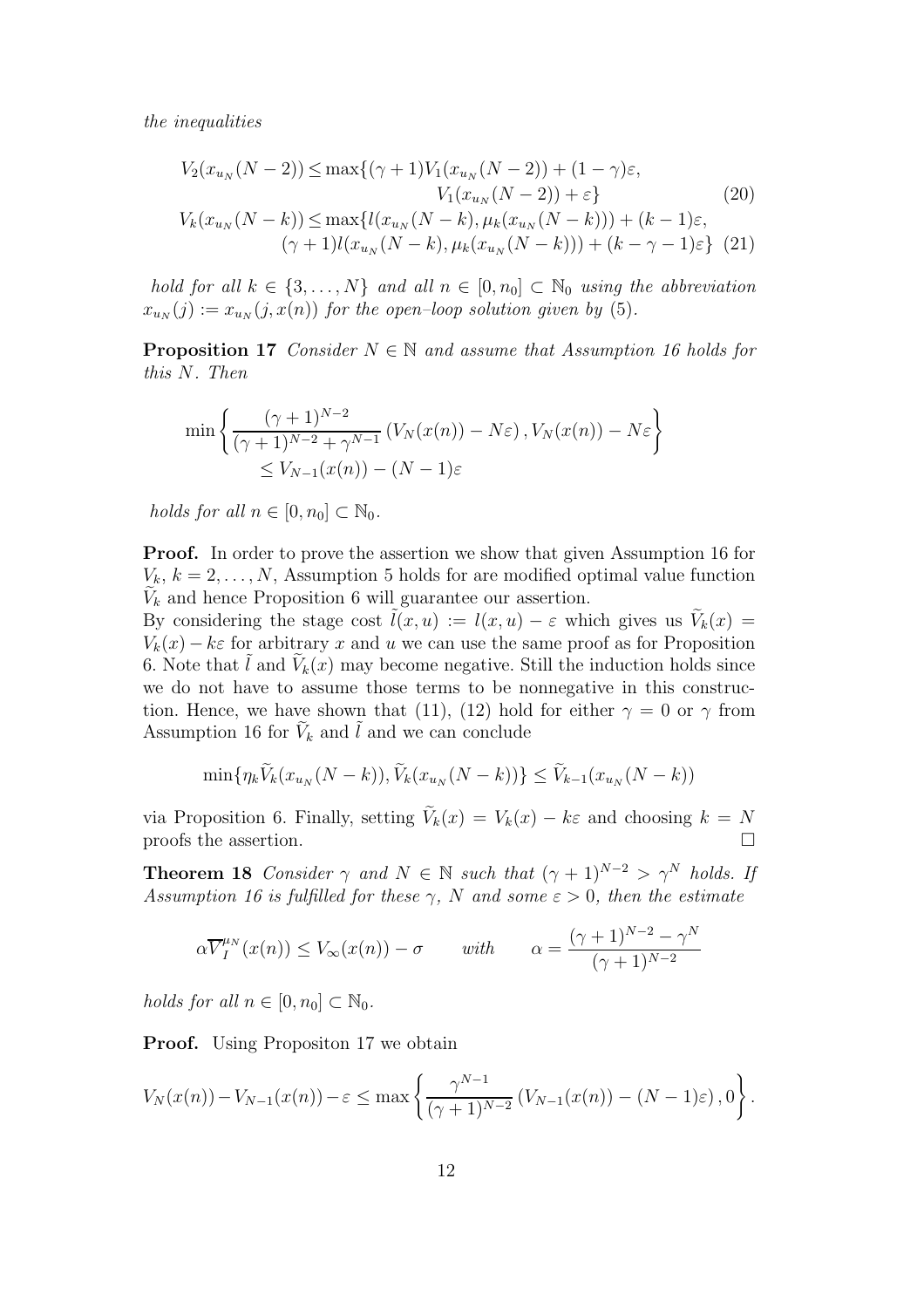Now we use a construction similar to the proof of Theorem 7 and obtain (19) to hold with  $\alpha = 1 - \frac{\gamma^N}{(\gamma+1)^{N-2}} = \frac{(\gamma+1)^{N-2}-\gamma^N}{(\gamma+1)^{N-2}}$  $\frac{(-1)^{N-2}-\gamma^N}{(\gamma+1)^{N-2}}$ . Hence Lemma 15 provides the assertion.  $\square$ 

Since in our numerical examples results using Assumption 9 instead of Assumption 5 are significantly better we want to adapt this to the present case of practical stability.

**Assumption 19** For a given N,  $N_0 \in \mathbb{N}$ ,  $N \ge N_0 \ge 2$  there exists  $\gamma > 0$ such that the inequalities

$$
V_{N_0}(x_{u_N}(N - N_0)) \le \max_{j=2,\dots,N_0} \left\{ l(x_{u_N}(N - j), \mu_{j-1}(x_{u_N}(N - j))) + \varepsilon, \right. \n(\gamma + 1) l(x_{u_N}(N - j), \mu_{j-1}(x_{u_N}(N - j))) + (\gamma + 1 - N_0 \gamma) \varepsilon \right\} (22) \nV_k(x_{u_N}(N - k)) \le \max \{ l(x_{u_N}(N - k), \mu_k(x_{u_N}(N - k))) + (k - 1)\varepsilon, \right. \n(\gamma + 1) l(x_{u_N}(N - k), \mu_k(x_{u_N}(N - k))) + (k - \gamma - 1)\varepsilon \}
$$
\n(23)

hold for all  $k \in \{N_0+1,\ldots,N\}$  and all  $n \in [0,n_0] \subset \mathbb{N}_0$  where the open-loop solution  $x_{u_N}(j) := x_{u_N}(j, x(n))$  for the open-loop solution given by (5).

Again one can easily see that Assumption 16 is a special case of Assumption 16 by setting  $N_0 = 2$ .

**Proposition 20** Consider  $N \in \mathbb{N}$  and assume that Assumption 19 holds for this N. Then

$$
\min \left\{ \frac{(\gamma+1)^{N-N_0}}{(\gamma+1)^{N-N_0} + \gamma^{N-N_0+1}} \left( V_N(x(n)) - N\varepsilon \right), V_N(x(n)) - N\varepsilon \right\}
$$
  

$$
\leq V_{N-1}(x(n)) - (N-1)\varepsilon
$$

holds for all  $n \in [0, n_0] \subset \mathbb{N}_0$ .

Proof. Similar to the proof of Proposition 10 we can show the induction anker in the proof of Proposition 17 to hold. Hence we can conclude our assertion analogously.

**Theorem 21** Consider  $\gamma$  and  $N \in \mathbb{N}$  such that  $(\gamma + 1)^{N - N_0} > \gamma^{N - N_0 + 2}$  holds. If Assumption 19 is fulfilled for these  $\gamma$ , N and some  $\varepsilon > 0$ , then the estimate

$$
\alpha \overline{V}_I^{\mu_N}(x(n)) \le V_\infty(x(n)) - \sigma \qquad with \qquad \alpha = \frac{(\gamma + 1)^{N - N_0} - \gamma^{N - N_0 + 2}}{(\gamma + 1)^{N - N_0}}
$$

holds for all  $n \in [0, n_0] \subset \mathbb{N}_0$ .

Proof. Similar to the proof of Theorem 18 we obtain our assertion using Proposition 20 and Lemma 15.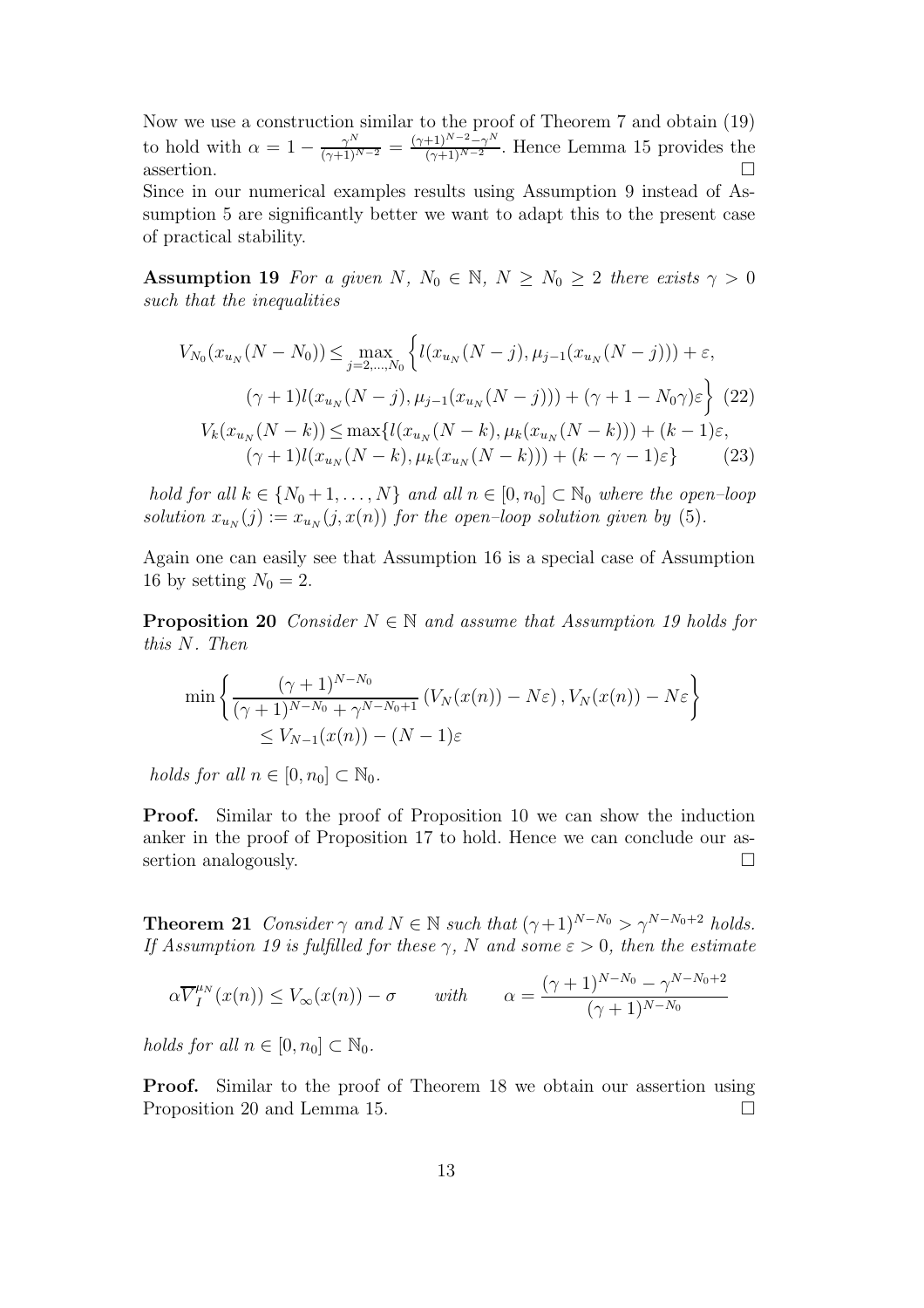Note that Assumption 9 represents sufficient conditions separately for each  $N_0$ . Hence one is free to choose the best resulting estimate.

#### 5 Numerical Experiments

In order to illustrate our results we consider a digital redesign problem (cf. [14]) of an arm/rotor/platform (ARP) model:

| $\dot{x}_1 = x_2 + x_6 x_3$ | $\dot{x}_2 = -\frac{k_1}{M}x_1 - \frac{b_1}{M}x_2 + x_6x_4 - \frac{mrb_1}{M^2}x_6$ |
|-----------------------------|------------------------------------------------------------------------------------|
| $\dot{x}_3 = -x_6x_1 + x_4$ | $\dot{x}_4 = -x_6 x_2 - \frac{k_1}{M} x_3 - \frac{b_1}{M} x_4 + \frac{mrk_1}{M^2}$ |
| $\dot{x}_5 = x_6$           | $\dot{x}_6 = -a_1x_5 - a_2x_6 + a_1x_7 + a_3x_8 - p_1x_1 - p_2x_2$                 |
| $\dot{x}_7 = x_8$           | $\dot{x}_8 = a_4x_5 + a_5x_6 - a_4x_7 - (a_5 + a_6)x_8 + \frac{1}{J}u$             |

For this system a continuous-time full-state feedback  $u_0$  was designed via backstepping such that the output  $\zeta(t) := x_5(t) - \frac{a_3}{a_1 - a_2 a_3} [x_6(t) - a_3 x_7(t)]$  is close to  $x_5(t)$  and tracks a given reference signal  $\zeta_{ref}(t) = \sin(t)$ , see [2, Chapter 7.3.2] for details on the backstepping design and the specification of the model parameters.

To solve the sequence of optimal control problems we use a direct approach, i.e. discretize the continous-time system and use an SQP method to solve the resulting optimization problem.

In order to make our results comparable we fix the initial values to  $x(t_0)$  =  $(0, 0, 0, 0, 10, 0, 0, 0)$ , the absolute and relative tolerances for the solver of the differential equation both to  $10^{-10}$ , the length of the open–loop horizon within the MPC–algorithm to  $H = N \cdot T$  with  $N = 10$  and sampling period  $T = 0.3$ , and set the optimality tolerance of the SQP solver to  $10^{-8}$ . Moreover we use the cost functional  $J(x, u) = \sum_{n=1}^{N}$  $j=0$  $\int_{t_j}^{t_{j+1}} |x_5(t) - x_{5,\text{ref}}(t)| dt$ . The corresponding  $x_5$ –component of the trajectory is shown in Figure 3.



Figure 3. MPC closed loop trajectory and reference

For this trajectory the estimates from Proposition 3 are shown in Table 1.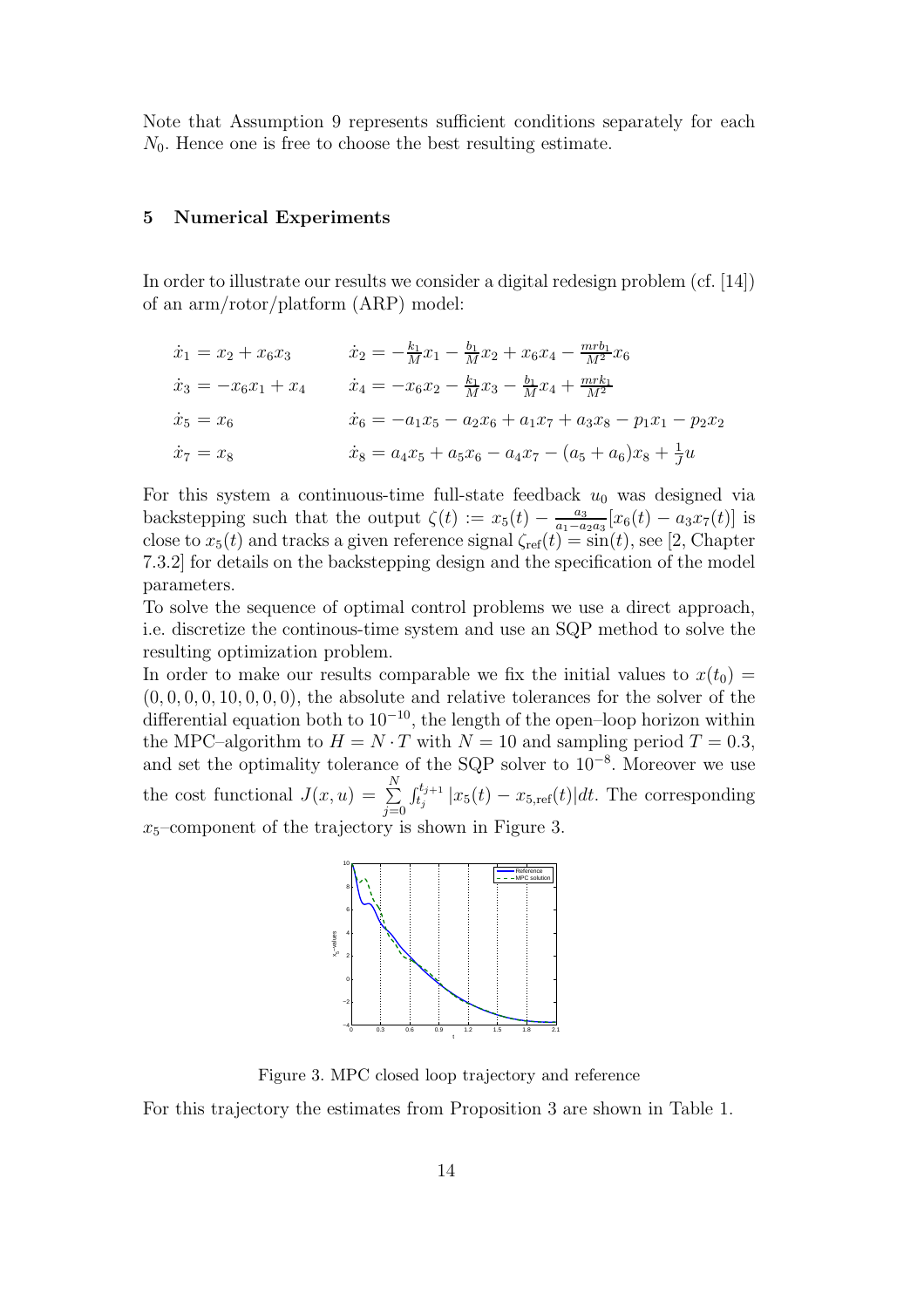| n                           | $\alpha$  | $V_N(\cdot)$ | $l(\cdot, \mu_N(\cdot))$ | $\mathbf n$ | $\alpha$                 | $V_N(\cdot)$ | $l(\cdot, \mu_N(\cdot))$ |
|-----------------------------|-----------|--------------|--------------------------|-------------|--------------------------|--------------|--------------------------|
|                             | 0.9999963 | 0.5591784    | 0.4799116                | 5           | 0.9963067<br>II          | 0.0000623    | 0.0000504                |
| $\mathbf{1}$                | 0.9999884 | 0.0792685    | 0.0683697                | 6           | 0.8018461                | 0.0000120    | 0.0000081                |
| $\mathcal{D}_{\mathcal{L}}$ | 0.9999123 | 0.0108996    | 0.0089076                |             | $-0.194100$              | 0.0000055    | 0.0000007                |
| 3                           | 1.0000000 | 0.0019927    | 0.0016924                | 8           | 1.0000000                | 0.0000056    | 0.0000004                |
| $\overline{4}$              | 0.9973933 | 0.0003000    | 0.0002383                | $\vert$ 9   | $\parallel$<br>0.7623827 | 0.0000045    | 0.0000020                |
| Table 1                     |           |              |                          |             |                          |              |                          |

 $\alpha$  values from Propositon 3

In our simulation, the exact  $\alpha$ -values from Proposition 3 are close to one for the first iteration steps indicating that the feedback is almost infinite horizon optimal. However, from iteration step 6 onwards the values become smaller and even negative which shows that optimality is lost here. One possible reason for this is that here the values of  $V_N$  are close to the accuracy of the optimization routine and the tolerances of the solver of the differential equations, hence numerical errors become dominant. Nevertheless, the measured values of  $\alpha$  in conjunction with the values of  $V_N$  show that the closed loop system behaves "almost optimal" until a very small neighborhood of the reference trajectory is reached which is exactly what we expected to happen.

Now we compare our results from Proposition 3 and Theorems 7 and 11 in Table 2 to see how conservative the apriori estimate actually is.

|                | $N_0 = 2$   |           |               | $N_0 = 5$ | $N_0 = 9$ |           |
|----------------|-------------|-----------|---------------|-----------|-----------|-----------|
| n              | $\alpha$    | $\gamma$  | $\alpha$      | $\gamma$  | $\alpha$  | $\sim$    |
| $\theta$       | 0.9999770   | 0.4668339 | 0.9999831     | 0.2429414 | 0.9964495 | 0.1603063 |
|                | $-264.9238$ | 19.850013 | 0.9945251     | 0.6918806 | 0.9911805 | 0.2208164 |
| $\overline{2}$ | $-2182.487$ | 50.537502 | 0.9996013     | 0.4198728 | 0.9945399 | 0.1864140 |
| 3              | $-1214.420$ | 38.616759 | 0.4008902     | 2.0718476 | 0.9878472 | 0.2474980 |
| $\overline{4}$ | $-1068.819$ | 36.448100 | $  -1159.313$ | 36.448100 | 0.9879047 | 0.2470791 |
| Table 2        |             |           |               |           |           |           |

Comparing results from Theorem 11 for  $H = 10 \cdot T$  and various  $N_0$ 

From Table 2 one can clearly see that the enhanced apriori estimate given by Theorem 11 is by far not as conservative as the apriori estimate given by Theorem 7 which even does not even guarantee stability and, compared to results from Proposition 3, we obtain very good results. Table 2 also shows that one can not specify a "best"  $N_0$ . However, since all necessary values are computable or can be estimated easily one can use a simple maximization to obtain the "best" possible estimate  $\alpha$ .

In Table 1 one can see that our estimates deteriorate when the values of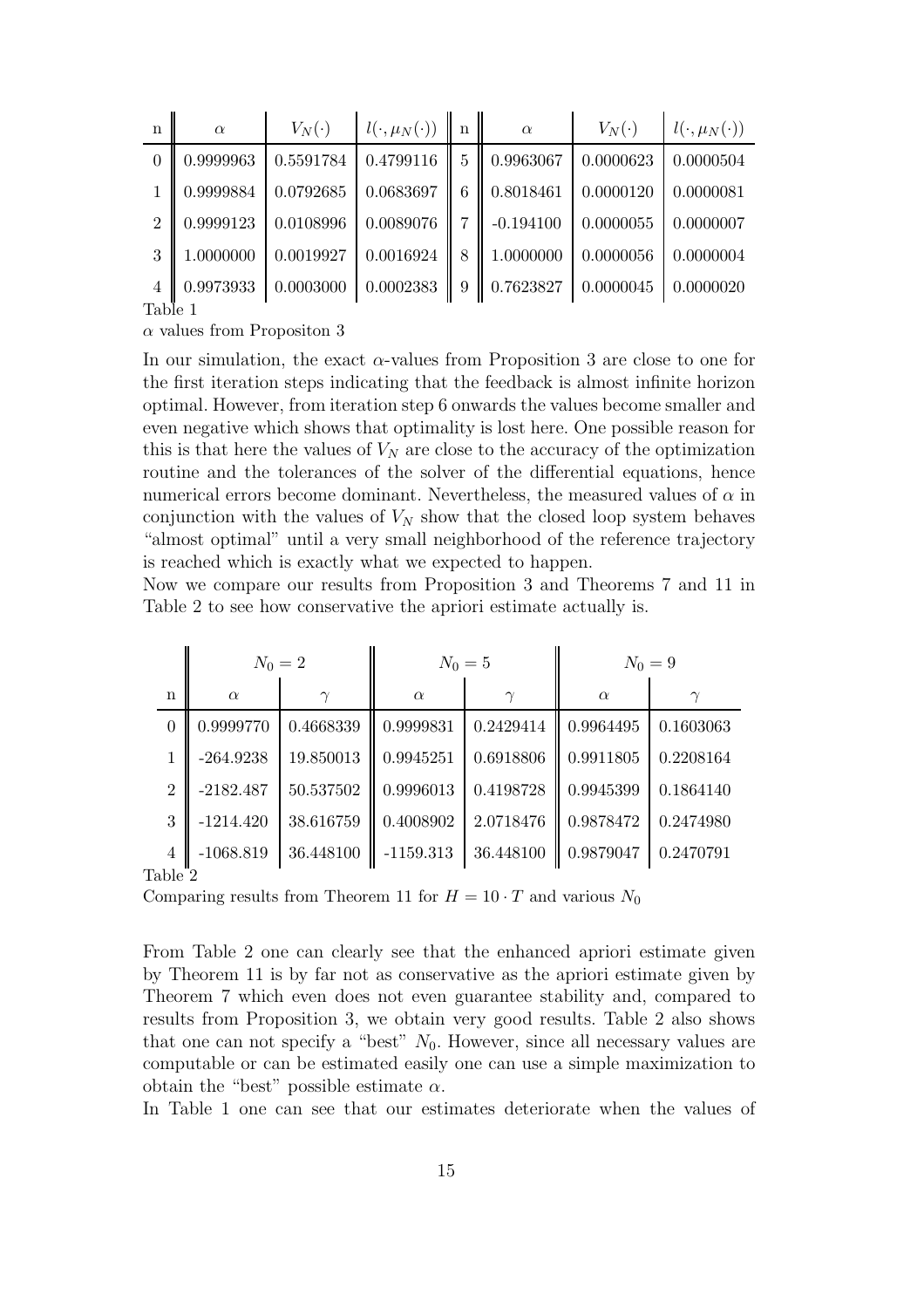$V_N(x(n))$  or  $l(x(n), \mu_n(x(n)))$  are very small, implying that optimality of the trajectories is lost in a small neighborhood of the reference solution. Note that this is also true for Table 2 which we truncated for reasons of clarity. One can only speculate whether this is due to sampling or due to numerical optimization errors, most likely the effect is caused by a combination of both. In either case, one would expect to obtain better estimates when considering practical optimality.

Using Proposition 17 for our model problem we obtain the following values for  $\alpha$  for horizon length  $H = 10 \cdot T$  and  $\varepsilon = 10^{-6}$ . Here we do not compare

| $\mathbf{n}$   | $\alpha$       | $V_N(\cdot)$                                                                                                                | $\begin{array}{c} \left  l(\cdot,\mu_N(\cdot)) \right  \leq \left \right  \end{array}$ |   | $\alpha$            | $V_N(\cdot)$ | $l(\cdot,\mu_N(\cdot))$ |
|----------------|----------------|-----------------------------------------------------------------------------------------------------------------------------|----------------------------------------------------------------------------------------|---|---------------------|--------------|-------------------------|
| $\theta$       | 0.999          | $\parallel 0.55917846$                                                                                                      | 0.47991166                                                                             |   | $5 \parallel 1.000$ | 0.00006231   | 0.00005041              |
|                | 1.000          | $\parallel 0.07926857$                                                                                                      | 0.06836975                                                                             | 6 | $\parallel$ 0.913   | 0.00001209   | 0.00000816              |
|                | $2 \mid 1.000$ | 0.01089961                                                                                                                  | $\vert 0.00890766 \vert \vert$                                                         |   | $7 \parallel 1.000$ | 0.00000555   | 0.00000077              |
| $\mathcal{E}$  | 1.000          | $\parallel$ 0.00199273 $\parallel$ 0.00169242 $\parallel$                                                                   |                                                                                        | 8 | $\parallel$ 1.000   | 0.00000569   | 0.00000047              |
| $\overline{4}$ | 1.000          | $\parallel$ 0.00030002 $\parallel$ 0.00023833 $\parallel$ 9 $\parallel$ 1.000 $\parallel$ 0.00000450 $\parallel$ 0.00000206 |                                                                                        |   |                     |              |                         |
| shla ?         |                |                                                                                                                             |                                                                                        |   |                     |              |                         |

Table 3

 $\alpha$  values from Propositon 17

results for suboptimality and practical suboptimality since it is clear from the inequalities that the estimates for practical suboptimality will always yield better  $\alpha$  values.

Note that here the resulting values for  $\alpha$  are the outcome of a simple maximization for  $\varepsilon$ . We also like to point out that for  $n = 7$  and 8 we have that  $l(x(n), \mu_N(x(n))) < \varepsilon$ . Here we have by definition  $\alpha = 1$  since we are in the chosen  $\varepsilon$ -region. Note that for  $n = 9$  we leave the  $\varepsilon$ -region but the optimization routine takes us back there in only one step. Hence, using the notation from Proposition 14 here we have two intervals  $I_1 = \{0, 6\}$  and  $I_2 = \{9\}.$ 

We now compare the results from Theorem 18 and all the previously mentioned results. In Table 4 we used the same setting as before. To compute the results

 $\ddot{\phantom{a}}$ 

| n              | $\alpha$ (Prop. 3) | $\alpha$ (Theorem 11) | $\alpha$ (Prop. 17) | $\alpha$ (Theorem 21) |
|----------------|--------------------|-----------------------|---------------------|-----------------------|
| 0              | 0.99999631         | 0.99998316            | 0.99999840          | 0.99999994            |
|                | 0.99998840         | 0.99982736            | 1.00000000          | 0.99999822            |
| $\overline{2}$ | 0.99991231         | 0.99899284            | 1.00000000          | 0.99894664            |
| 3              | 1.00000000         | 0.99775792            | 1.00000000          | 0.99995965            |
|                | 0.99739334         | 0.98790477            | 1.00000000          | 0.99999651            |
|                |                    |                       |                     |                       |

Table 4

Comparing results from Propositions 3 and 17 as well as Theorems 11 and 21

for Theorem 21 we solved all possible  $N_0$ -subproblems and took the maximal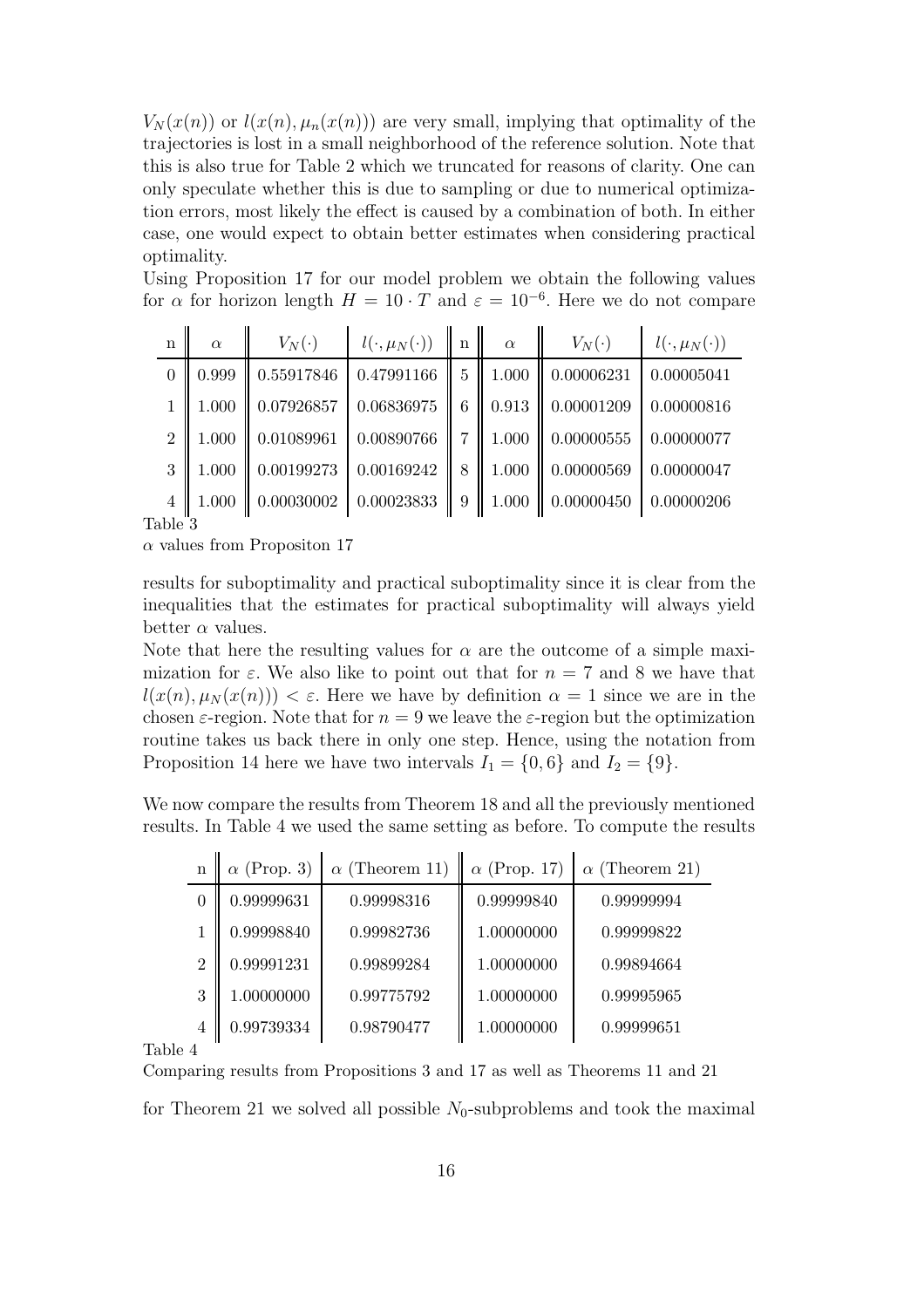value of  $\alpha$ . We may have stated the results for each  $N_0$  separately but this will give us no more insight information than we already obtained in the nonpractical case.

#### 6 Conclusion

Using known results for rigorous suboptimality estimates of receding horizon controllers we have derived variants and extensions which are computable along trajectories. The advantage of these approaches are their simple evaluability using already calculated or easily computable values. Furthermore we have shown conditions which guarantee a certain degree of suboptimality and are applicable in a real time setting.

Using numerical experiments we showed that the presented conditions can be verified easily and hence our estimates can be a good starting point for designing algorithms which adaptively choose suitable optimization horizons N. Future research will address the design of algorithms which adaptively compute suitable optimization horizons N based on our suboptimality estimates.

#### References

- [1] F. ALLGÖWER, A. ZHENG, *Nonlinear model predictive control*, Progress in Systems and Control Theory, 26, Birkhäuser Verlag: Basel (2000).
- [2] R. A. FREEMAN, P. V. KOKOTOVIĆ, Robust nonlinear control design, Birkhäuser: Boston (1996).
- [3] F. Di Palma, L. Magni, On optimality of nonlinear model predictive control, Systems & Control Letters, 56 (2007), pp. 58–61
- $[4]$  L. GRÜNE, A. RANTZER, On the infinite horizon performance of receding horizon controllers, IEEE Trans. Automat. Control, (2008) to appear.
- [5] L. GRÜNE, Optimization based stabilization of nonlinear control systems, in: I. Lirkov et al., eds., Large-Scale Scientific Computations (LSSC07), Springer LNCS 4818, to appear
- $[6]$  L. GRÜNE, Analysis and design of unconstrained nonlinear MPC schemes for finite and infinite dimensional systems, Preprint, (2007), submitted.
- [7] L. GRÜNE, J. PANNEK, *Trajectory based suboptimality estimates for receding* horizon controllers, Proceedings of MTNS 2008, to appear
- [8] E. GYURKOVICS, A.M. ELAIW, *Stabilization of sampled-data nonlinear* systems by receding horizon control via discrete–time approximations, Automatica 40 (2004), pp. 2017–2028.